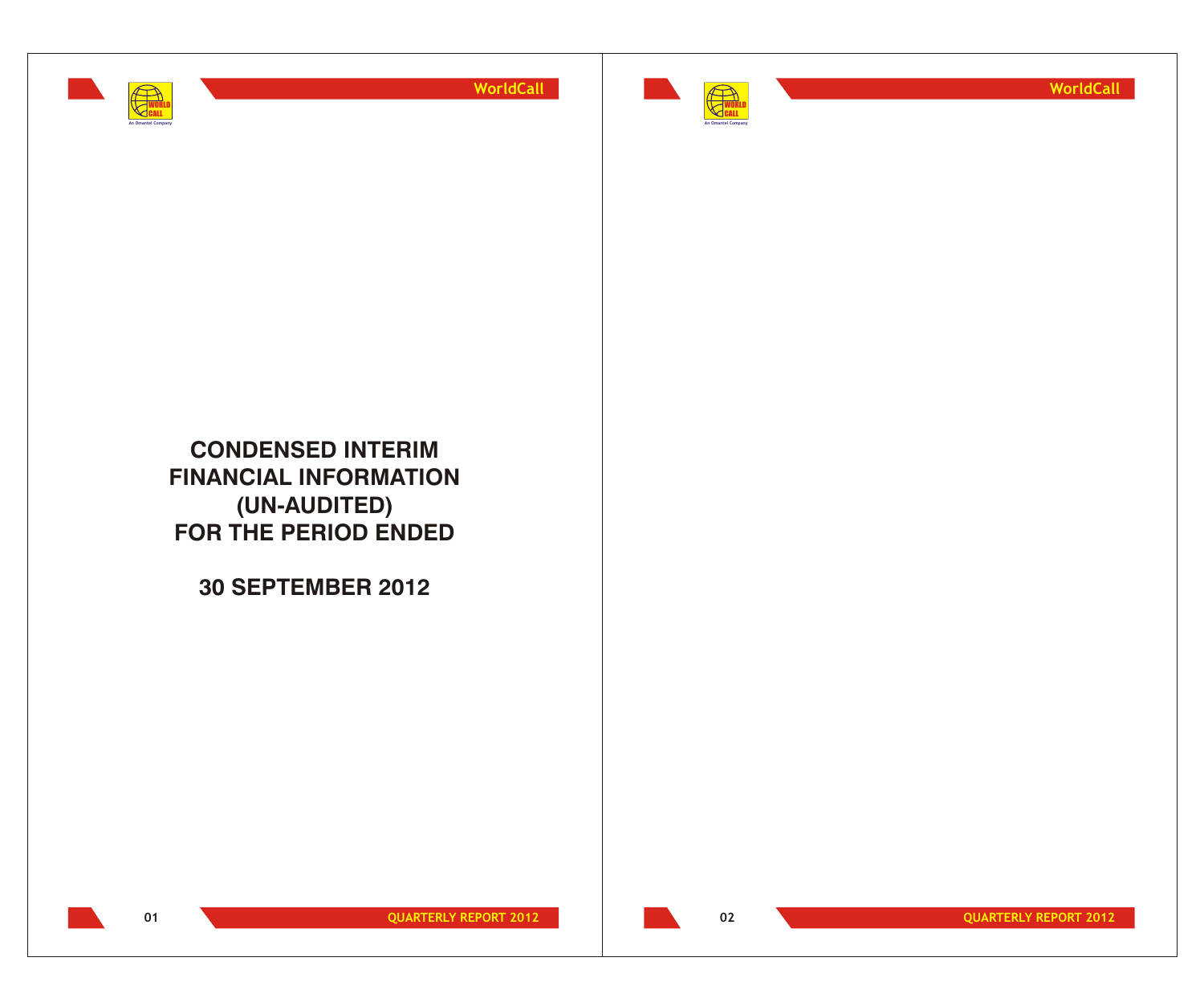

**WorldCall**

## **VISION**

WORLD CALL **An Omantel Company**

> We at Worldcall are committed to achieving dynamic growth and service excellence by being at the cutting edge of technological innovation. We strive to consistently meet and surpass customers', employees' and stake-holders' expectations by offering state-of-the-art telecom solutions with national & international footprints. We feel pride in making efforts to position Worldcall and Pakistan in the forefront of international arena.

## **MISSION STATEMENT**

In the telecom market of Pakistan, Worldcall to have an overwhelming impact on the basis of following benchmarks:

- Create new standards of product offering in basic and value added telephony by being more cost effective, easily accessible and dependable. Thus ensuring real value for money to all segments of market.
- Be a leader within indigenous operators in terms of market share, gross revenues and ARPU within five years and maintain the same positioning thereafter.
- Achieve utmost customer satisfaction by setting up high standards of technical quality and service delivery.
- Ensuring the most profitable and sustainable patterns of ROI (Return on Investment) for the stake-holders.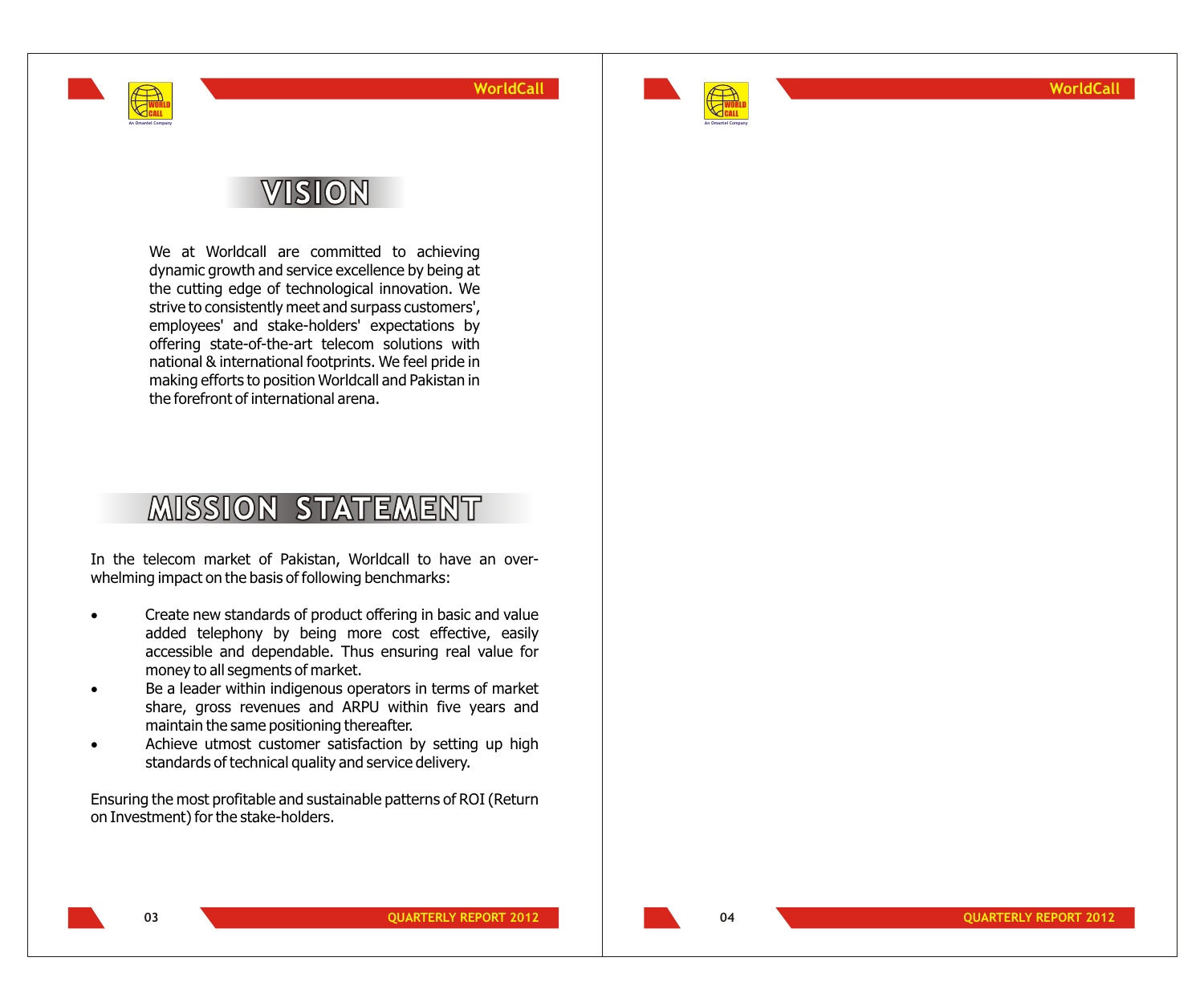WORLD CALL **An Omantel Company** **WorldCall**



**WorldCall**

# Contents

*Page Seven*

Company information

*Page Nine*

Directors' review

*Page Ten*

Condensed interim balance sheet

## *Page Eleven*

Condensed interim profit & loss account

## *Page Twelve*

Condensed interim statement of comprehensive income

## *Page Thirteen*

Condensed interim cash flow statement

## *Page Fourteen*

Condensed interim statement of changes in equity

## *Page Fifteen*

Notes to the condensed interim financial information

## *Page Twenty Three*

Condensed consolidated interim financial information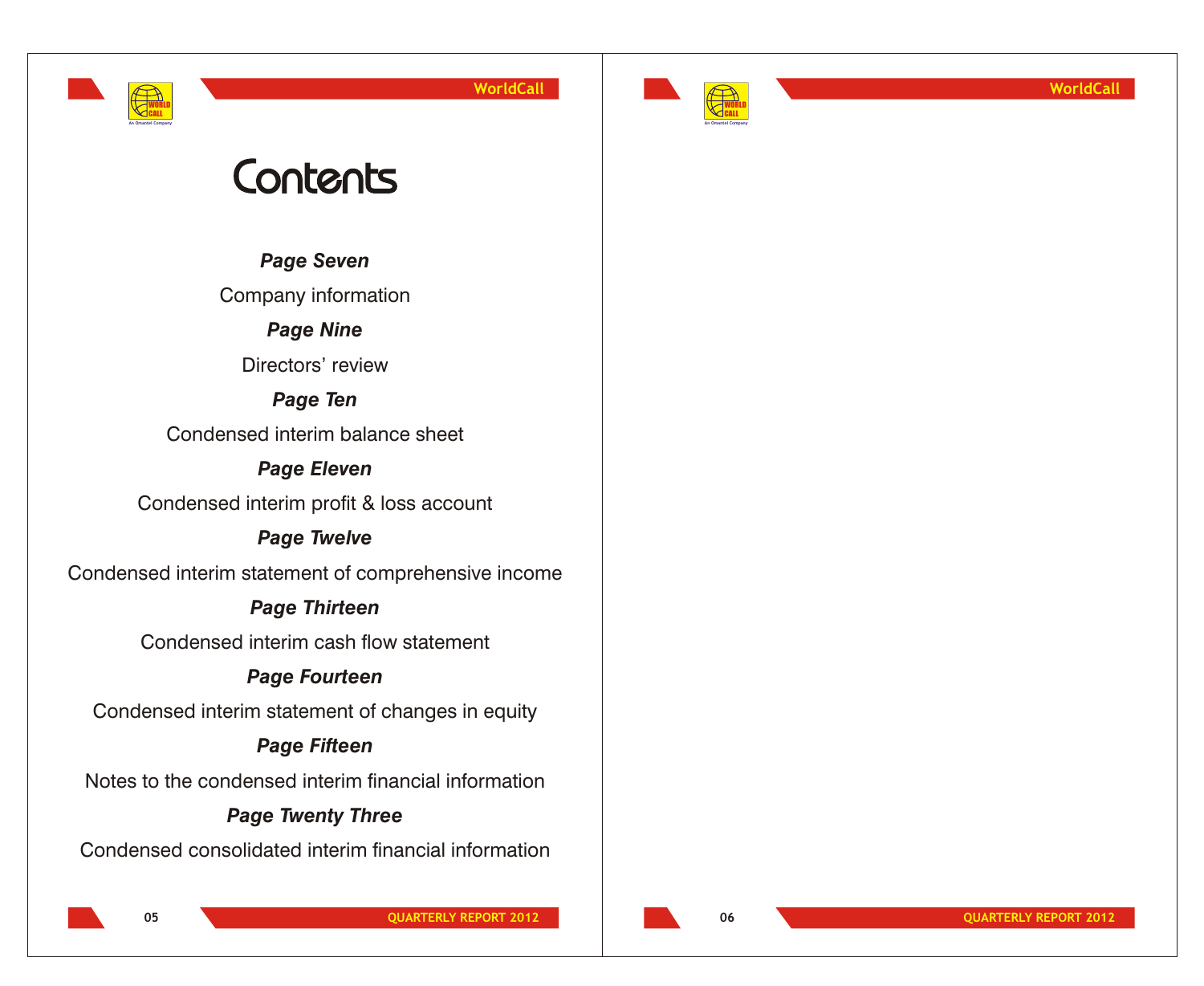



**WorldCall**

## **COMPANY INFORMATION**

| Chairman                                    | Mehdi Mohammed Al Abduwani                                                                                                                                                                                                                                                                                                                                                                                                                                                                                                                                                                                                                                                                                                                                                                                                                   |
|---------------------------------------------|----------------------------------------------------------------------------------------------------------------------------------------------------------------------------------------------------------------------------------------------------------------------------------------------------------------------------------------------------------------------------------------------------------------------------------------------------------------------------------------------------------------------------------------------------------------------------------------------------------------------------------------------------------------------------------------------------------------------------------------------------------------------------------------------------------------------------------------------|
| <b>Chief Executive Officer</b>              | Babar Ali Syed                                                                                                                                                                                                                                                                                                                                                                                                                                                                                                                                                                                                                                                                                                                                                                                                                               |
| Board of Directors (In Alphabetic order)    | Aimen bin Ahmed Al Hosni<br>Asadullah Khawaja<br>Mehdi Mohammed Al Abduwani<br>Samy Ahmed Abdulqadir Al Ghassany<br>Sohail Qadir<br>Shehryar Ali Taseer<br>Talal Said Marhoon Al-Mamari (Vice Chairman)                                                                                                                                                                                                                                                                                                                                                                                                                                                                                                                                                                                                                                      |
| <b>Chief Financial Officer</b>              | Mohammad Noaman Adil                                                                                                                                                                                                                                                                                                                                                                                                                                                                                                                                                                                                                                                                                                                                                                                                                         |
| <b>Executive Committee</b>                  | Mehdi Mohammed Al Abduwani (Chairman)<br>Aimen bin Ahmed Al Hosni (Member)<br>Babar Ali Syed (Member)<br>Sohail Qadir (Member)<br>Rizwan Abdul Hayi (Secretary)                                                                                                                                                                                                                                                                                                                                                                                                                                                                                                                                                                                                                                                                              |
| <b>Audit Committee</b>                      | Talal Said Marhoon Al-Mamari (Chairman)<br>Asadullah Khawaja (Member)<br>Aimen bin Ahmed Al Hosni (Member)<br>Rizwan Abdul Hayi (Secretary)                                                                                                                                                                                                                                                                                                                                                                                                                                                                                                                                                                                                                                                                                                  |
| <b>Chief Internal Auditor</b>               | Mirghani Hamza Al-Madani                                                                                                                                                                                                                                                                                                                                                                                                                                                                                                                                                                                                                                                                                                                                                                                                                     |
| <b>Company Secretary</b>                    | Rizwan Abdul Hayi                                                                                                                                                                                                                                                                                                                                                                                                                                                                                                                                                                                                                                                                                                                                                                                                                            |
| <b>Auditors</b>                             | KPMG Taseer Hadi & Co.<br><b>Chartered Accountants</b>                                                                                                                                                                                                                                                                                                                                                                                                                                                                                                                                                                                                                                                                                                                                                                                       |
| <b>Legal Advisers</b>                       | M/s Miankot & Co.<br>Barristers, Advocates &<br>Corporate Legal Consultant                                                                                                                                                                                                                                                                                                                                                                                                                                                                                                                                                                                                                                                                                                                                                                   |
| <b>Bankers (In Alphabetic Order)</b>        | Allied Bank Limited<br>Albaraka Bank (Pakistan) Limited<br>(formerly Emirates Global Islamic Bank Limited)<br>Askari Bank Limited<br>Barclays Bank Plc Pakistan<br>Burj Bank Limited<br>(formerly Dawood Islamic Bank Limited)<br>Deutsche Bank AG<br><b>Faysal Bank Limited</b><br>First Dawood Investment Bank Limited<br>Habib Bank Limited<br>Habib Metropolitan Bank Limited<br><b>HSBC Bank Middle East Limited</b><br>HSBC Bank Oman S.A.O.G.<br>(formerly Oman International Bank S.A.O.G.)<br>IGI Investment Bank Limited<br><b>KASB Bank Limited</b><br><b>MCB Bank Limited</b><br>National Bank of Pakistan<br><b>NIB Bank Limited</b><br>Pak Oman Investment Co. Limited<br>Soneri Bank Limited<br>Standard Chartered Bank (Pakistan) Limited<br>Summit Bank Limited<br>(formerly Arif Habib Bank Limited)<br>The Bank of Punjab |
| <b>Registrar and Shares Transfer Office</b> | THK Associates (Pvt.) Limited<br>Ground Floor, State Life Building No.3,<br>Dr. Zia-ud-Din Ahmed Road, Karachi.<br>Tel: (021) 111-000-322                                                                                                                                                                                                                                                                                                                                                                                                                                                                                                                                                                                                                                                                                                    |
| <b>Registered Office/Head Office</b>        | 67-A, C/III, Gulberg-III,<br>Lahore, Pakistan<br>Tel: (042) 3587 2633-38<br>Fax: (042) 3575 5231                                                                                                                                                                                                                                                                                                                                                                                                                                                                                                                                                                                                                                                                                                                                             |
| 07                                          | <b>QUARTERLY REPORT 2012</b>                                                                                                                                                                                                                                                                                                                                                                                                                                                                                                                                                                                                                                                                                                                                                                                                                 |
|                                             |                                                                                                                                                                                                                                                                                                                                                                                                                                                                                                                                                                                                                                                                                                                                                                                                                                              |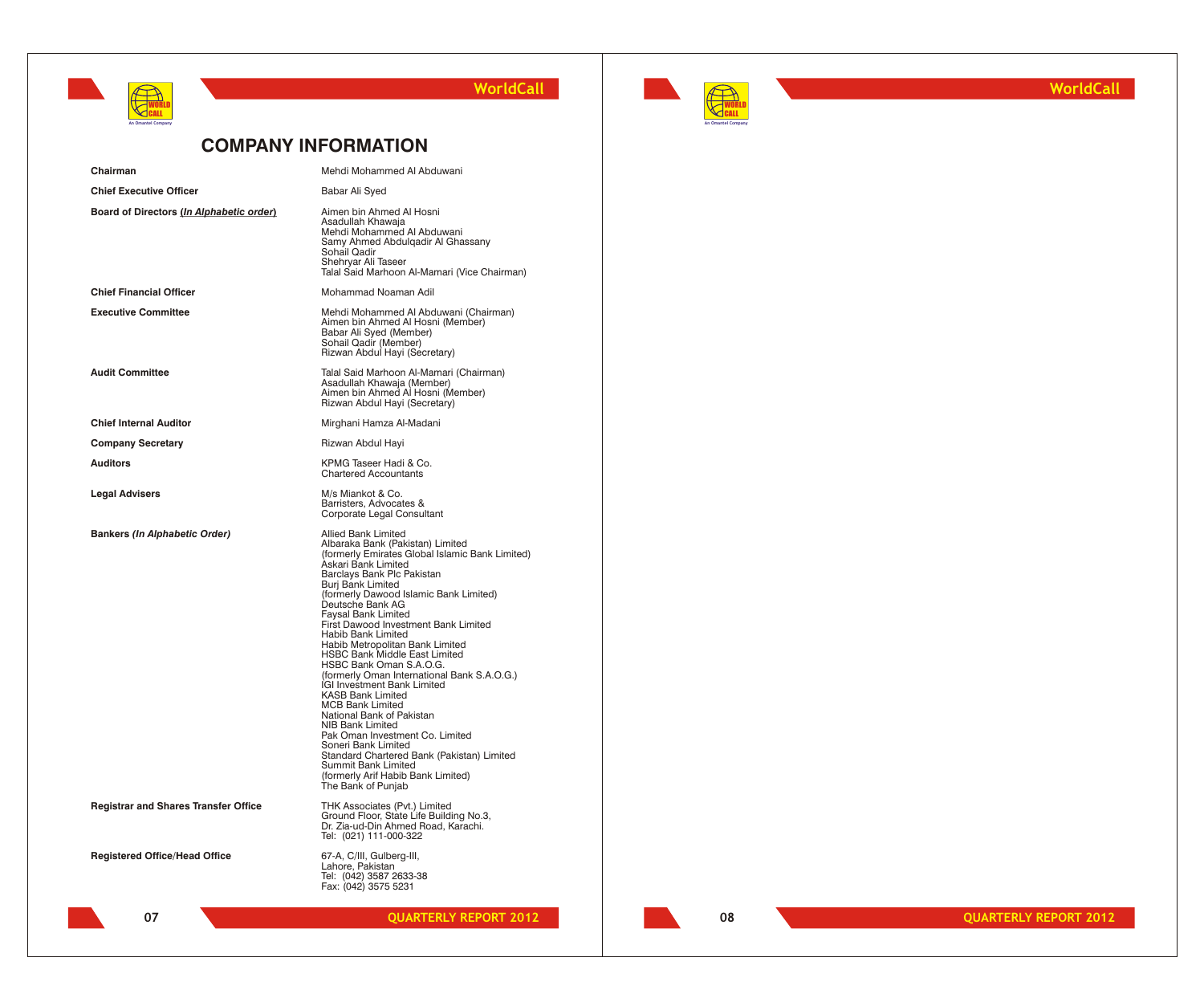

### **DIRECTORS' REVIEW**

The Directors of Worldcall Telecom Limited ("WTL" or the "Company") are pleased to present the brief overview of the financial information for the nine months period ended 30 September 2012.

### **Financial Overview**

Revenues for the period under review have shown a growth of 8% as compared to corresponding period last year. However this increase has been diluted by eroded margins and high fixed cost. The Company has been struggling against different odds in recent past. On macro-economic front price hikes, power outages and delayed market reforms deteriorated the situation. Internally, the delay in network/business expansion has been creating pressure. Consequently the Company has incurred gross loss of Rs 83 million. Operating costs are in line with the level of activities and as percentage terms of net sales there is a slight improvement from 21% to 19%. Finance cost witnessed savings of 7% as against comparative period last year. The period was closed with net loss of Rs 1,155 million as compared to loss of Rs 92 million in the corresponding period last year.

### **Future Outlook**

Subsequent to period end, the International Clearing House (ICH) arrangement has commenced working. This has brought a much awaited relief for the whole industry. The arrangement has also received some criticism, but keeping in view the market situation and the problems being faced by operators, it seems the best solution to cure the ailments of this industry. It is expected that successful running of this arrangement will generate healthy returns for all including Government of Pakistan.

The Company is currently focused towards data market. Various capital layout plans are being considered for increasing the customer base. Besides this, the Company is also aiming to invest significantly in the service delivery areas to increase the satisfaction level of customers. In broader terms, the Company is looking forward to take steps so that customer's confidence in its products and services are enhanced and to ensure provision of quality services at competitive pricing

### **Company's staff and customers**

We whole heartedly put in record here our appreciation and gratitude to our all staff members for their efforts and hard work especially in recent times of stress and pressure. We further express our sincere gratitude for our customers for their continued trust on our services.

For and on behalf of the Board of Directors





30 October 2012 Chief Executive Officer

### **09 QUARTERLY REPORT 2012**



### **WorldCall**

### **CONDENSED INTERIM BALANCE SHEET (Un-Audited) AS AT 30 SEPTEMBER 2012**

|                                                                                                  | <b>Note</b>    | 30 September<br>2012          | 31 December<br>2011   |
|--------------------------------------------------------------------------------------------------|----------------|-------------------------------|-----------------------|
|                                                                                                  |                | -----(Rupees in '000)-------- |                       |
| <b>NON CURRENT ASSETS</b><br>Tangible fixed assets                                               |                |                               |                       |
| Property, plant and equipment                                                                    | 5              | 13,263,203                    | 13,527,048            |
| Capital work-in-progress                                                                         |                | 530,606                       | 650,986               |
|                                                                                                  |                | 13,793,809                    | 14,178,034            |
|                                                                                                  |                |                               |                       |
| Intangible assets                                                                                | 6              | 5,040,147                     | 5,183,628             |
| <b>Investment properties</b>                                                                     |                | 150,874                       | 146,074               |
| Long term investment - classified as held for sale                                               | $\overline{7}$ |                               |                       |
| Long term trade receivable                                                                       | 8              | 253,392                       | 18,092                |
| Deferred taxation                                                                                |                | 1,005,788                     | 288,499               |
| Long term loans and deposits                                                                     |                | 127,741<br>20,371,751         | 132,323<br>19,946,650 |
| <b>CURRENT ASSETS</b>                                                                            |                |                               |                       |
| Stores and spares                                                                                |                | 220,632                       | 235,415               |
| Stock in trade                                                                                   |                | 200,958                       | 201,901               |
| Trade debts                                                                                      |                | 3,595,992                     | 3,252,683             |
| Loans and advances - considered good                                                             |                | 1,364,957                     | 1,058,229             |
| Deposits and prepayments                                                                         |                | 209,195                       | 142,945               |
| Other receivables                                                                                |                | 75,102                        | 86,212                |
| Short term investments                                                                           |                | 107,794                       | 114,489               |
| Income tax recoverable - net                                                                     |                | 152,434                       | 163,943               |
| Cash and bank balances                                                                           |                | 91,084                        | 327,028               |
| <b>CURRENT LIABILITIES</b>                                                                       |                | 6,018,148                     | 5,582,845             |
| Current maturities of non-current liabilities                                                    |                | 2,143,060                     | 2,095,116             |
| Running finance under mark-up arrangements - secured                                             |                | 788,516                       | 979,373               |
| Short term borrowings                                                                            | 9              | 849,779                       | 118,503               |
| License fee payable                                                                              |                | 1,021,500                     | 1,021,500             |
| Trade and other payables                                                                         |                | 6,159,646                     | 4,589,727             |
| Interest and mark-up accrued                                                                     |                | 172,560                       | 140,183               |
|                                                                                                  |                | 11,135,061                    | 8,944,402             |
| NET CURRENT LIABILITIES                                                                          |                | (5, 116, 913)                 | (3,361,557)           |
| <b>NON CURRENT LIABILITIES</b>                                                                   |                |                               |                       |
| Term finance certificates - secured                                                              | 10             | 541,520                       | 1,081,213             |
| Long term loan                                                                                   | 11             | 2,906,910                     | 3,060,004             |
| Deferred income                                                                                  | 12             | 65,916                        | 166,300               |
| Retirement benefits                                                                              |                | 370,118                       | 300,075               |
| Liabilities against assets subject to finance lease                                              |                | 57,795                        | 89,471                |
| Long term payables                                                                               | 13             | 2,053,178                     | 1,494,620             |
| Long term deposits                                                                               |                | 42,410                        | 42,661                |
|                                                                                                  |                | 6,037,847                     | 6,234,344             |
| Contingencies and commitments                                                                    | 14             | 9,216,991                     | 10,350,749            |
| <b>REPRESENTED BY</b>                                                                            |                |                               |                       |
| Share capital and reserves                                                                       |                |                               |                       |
| Authorized capital                                                                               |                |                               |                       |
| 900,000,000 (31 December 2011: 900,000,000)                                                      |                |                               |                       |
| ordinary shares of Rs. 10 each                                                                   |                | 9,000,000                     | 9,000,000             |
|                                                                                                  |                |                               |                       |
| Issued, subscribed and paid up capital                                                           |                | 8,605,716                     | 8,605,716             |
| Share premium                                                                                    |                | 837,335                       | 837,335               |
| Fair value reserve - available for sale financial assets                                         |                | (220, 384)                    | (242, 023)            |
| Accumulated (loss)/profit                                                                        |                | (354, 011)<br>8,868,656       | 806,476<br>10,007,504 |
| Surplus on revaluation                                                                           |                | 348,335                       | 343,245               |
|                                                                                                  |                | 9,216,991                     | 10,350,749            |
|                                                                                                  |                |                               |                       |
| The annexed notes 1 to 18 form an integral part of this condensed interim financial information. |                |                               |                       |
|                                                                                                  |                |                               |                       |
| Babaric<br><b>Chief Executive Officer</b><br>Lahore                                              |                |                               | Director              |
|                                                                                                  |                |                               |                       |
| 10                                                                                               |                | <b>OUARTERLY REPORT 2012</b>  |                       |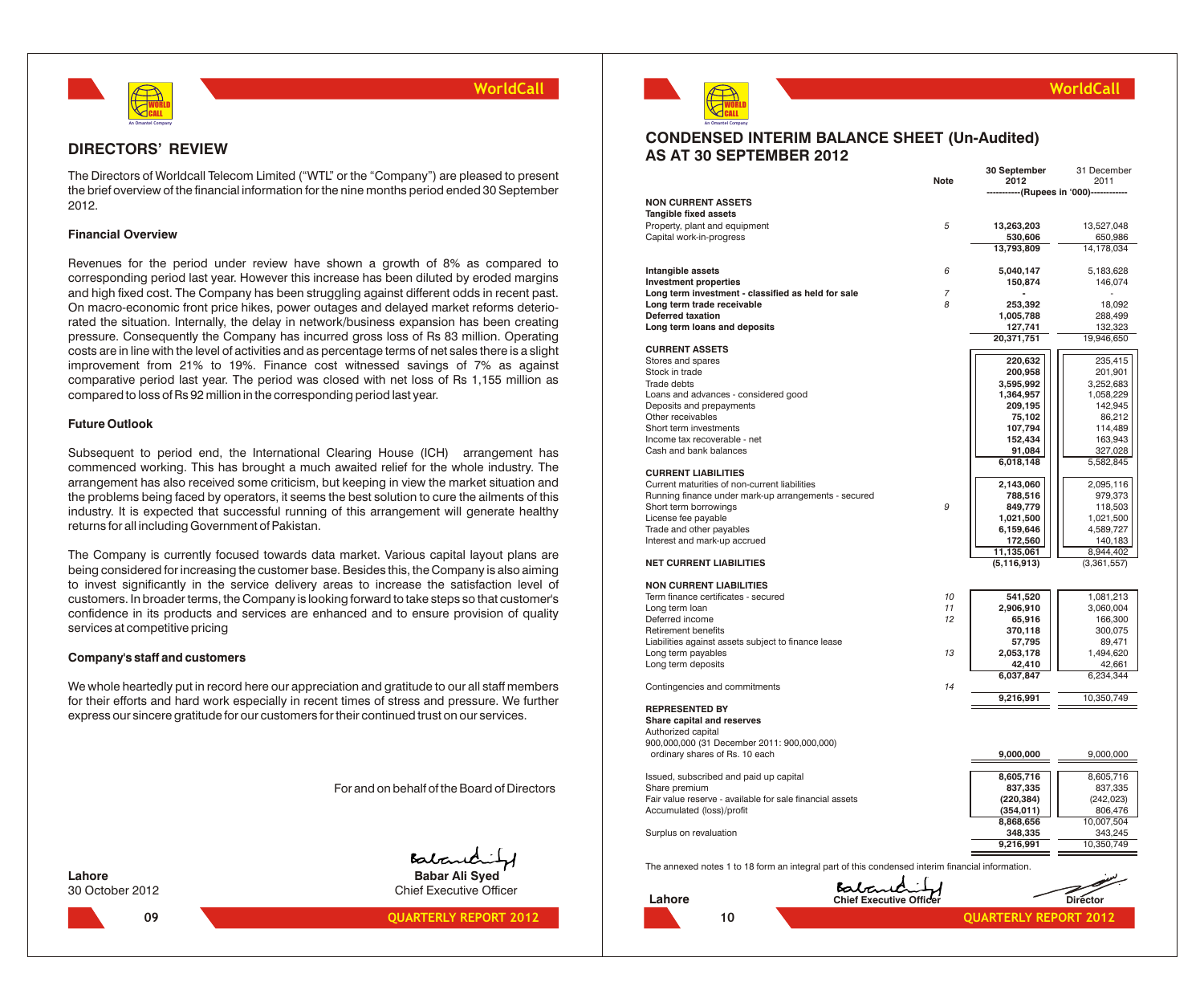

## **CONDENSED INTERIM PROFIT AND LOSS ACCOUNT (UN-AUDITED) FOR THE NINE MONTHS ENDED 30 SEPTEMBER 2012**

| <b>Note</b>                       | Nine months ended Nine months ended Quarter ended<br>30 September<br>2012 | 30 September<br>2011                                           | 30 September<br>2012 | Quarter ended<br>30 September<br>2011 |
|-----------------------------------|---------------------------------------------------------------------------|----------------------------------------------------------------|----------------------|---------------------------------------|
|                                   |                                                                           | -------------(Rupees in '000)--------------------------------- |                      |                                       |
|                                   |                                                                           |                                                                |                      |                                       |
| Revenue - net                     | 6,011,554                                                                 | 5,564,762                                                      | 1,200,301            | 1,863,597                             |
| Direct cost                       | (6,094,447)                                                               | (4,526,731)                                                    | (1,652,288)          | (1,443,321)                           |
| Gross (loss)/profit               | (82, 893)                                                                 | 1,038,031                                                      | (451, 987)           | 420,276                               |
| Operating cost                    | (1, 164, 181)                                                             | (1, 154, 092)                                                  | (441, 590)           | (406, 456)                            |
| <b>Operating (loss)/profit</b>    | (1, 247, 074)                                                             | (116,061)                                                      | (893, 577)           | 13,820                                |
| Finance cost                      | (492, 188)                                                                | (531,090)                                                      | (178, 205)           | (185, 146)                            |
|                                   | (1,739,262)                                                               | (647, 151)                                                     | (1,071,782)          | (171, 326)                            |
| Impairment loss on available for  |                                                                           |                                                                |                      |                                       |
| sale financial assets             | (28, 334)                                                                 | (15, 470)                                                      |                      | (5,204)                               |
| Other operating (expenses)/income | (75, 032)                                                                 | 385,243                                                        | (15, 595)            | 322,965                               |
| (Loss)/profit before taxation     | (1,842,628)                                                               | (277, 378)                                                     | (1,087,377)          | 146,435                               |
| Taxation                          | 687,231                                                                   | 185,813                                                        | 358,215              | 61,877                                |
|                                   |                                                                           |                                                                |                      |                                       |
| (Loss)/profit after taxation      | (1, 155, 397)                                                             | (91, 565)                                                      | (729, 162)           | 208,312                               |
| (Loss)/earning per share -        |                                                                           |                                                                |                      |                                       |
| basic and diluted<br>(Rupees)     | (1.34)                                                                    | (0.11)                                                         | (0.85)               | 0.24                                  |

The appropriations have been shown in the statement of changes in equity.

The annexed notes 1 to 18 form an integral part of this condensed interim financial information.



## **CONDENSED INTERIM STATEMENT OF COMPREHENSIVE INCOME (UN-AUDITED) FOR THE NINE MONTHS ENDED 30 SEPTEMBER 2012**

|                                                                    | Nine months ended Nine months ended Quarter ended<br>30 September<br>2012 | 30 September<br>2011 | 30 September<br>2012                            | Quarter ended<br>30 September<br>2011 |
|--------------------------------------------------------------------|---------------------------------------------------------------------------|----------------------|-------------------------------------------------|---------------------------------------|
|                                                                    |                                                                           |                      | ---(Rupees in '000)---------------------------- |                                       |
| (Loss)/profit for the period                                       | (1, 155, 397)                                                             | (91, 565)            | (729, 162)                                      | 208,312                               |
| Other comprehensive (loss)/<br>income - net of tax:                |                                                                           |                      |                                                 |                                       |
| Net change in fair value of available for<br>sale financial assets | (6,695)                                                                   | (196, 153)           | 25,910                                          | (33, 152)                             |
| Impairment loss transferred to                                     |                                                                           |                      |                                                 |                                       |
| profit and loss account                                            | 28,334<br>21,639                                                          | 15,470<br>(180, 683) | 25,910                                          | 5,204<br>(27, 948)                    |
| Total comprehensive (loss)/income                                  |                                                                           |                      |                                                 |                                       |
| for the period                                                     | (1, 133, 758)                                                             | (272, 248)           | (703, 252)                                      | 180.364                               |

The annexed notes 1 to 18 form an integral part of this condensed interim financial information.



**Lahore Chief Executive Officer Director**

**11 QUARTERLY REPORT 2012** 







**WorldCall**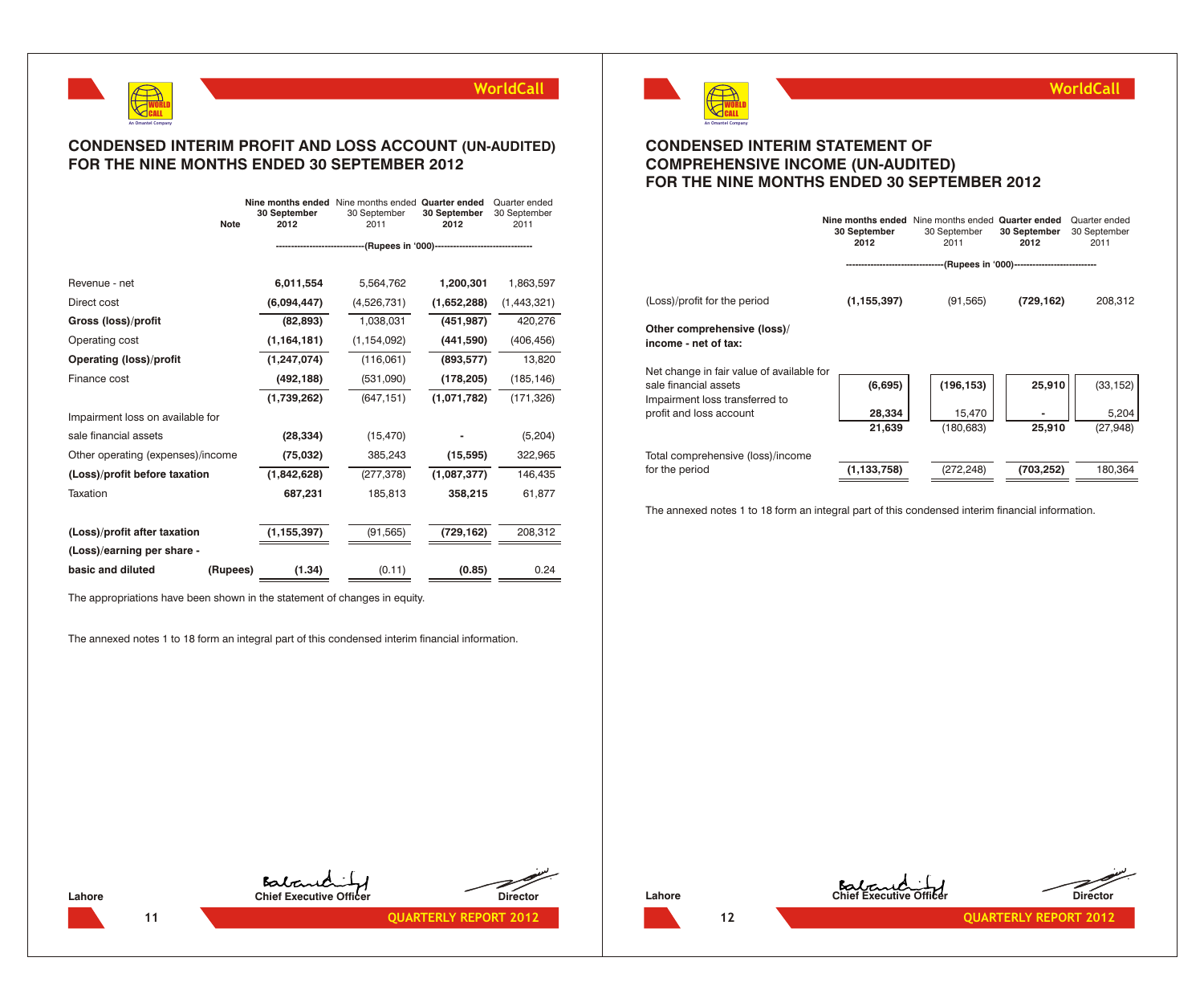**WO** O R L D **CA** A L L **A n O m a n t e o m p a**

**n y** **WorldCall**



|                                                        | <b>Note</b> | Nine months ended Nine months ended<br>30 September<br>2012 | 30 September<br>2011 |
|--------------------------------------------------------|-------------|-------------------------------------------------------------|----------------------|
|                                                        |             | ------------(Rupees in '000)------------                    |                      |
| Cash flows from operating activities                   |             |                                                             |                      |
| Cash generated from/(used in) operations               | 15          | 1,414,051                                                   | (773,770)            |
| Decrease/(increase) in long term deposits receivable   |             | 4,582                                                       | (32, 321)            |
| (Increase)/decrease in long term trade receivable      |             | (794,519)                                                   | 17,721               |
| Decrease in long term deposits payable                 |             | (251)                                                       | (405)                |
| Decrease in deferred income                            |             | (100, 384)                                                  | (39, 286)            |
| Increase in long term payables                         |             | 225,064                                                     | 1,275,416            |
| Retirement benefits paid                               |             | (7, 844)                                                    | (20, 595)            |
| Finance cost paid                                      |             | (396, 462)                                                  | (477, 452)           |
| Taxes paid                                             |             | (18, 549)                                                   | (67,088)             |
| Net cash generated from/(used in) operating activities |             | 325,688                                                     | (117,780)            |

### **Cash flows from investing activities**

Fixed capital expenditure **(522,659)** (1,539,669)<br>Proceeds from sale of property, plant and equipment **18,982** (33,243 Proceeds from sale of property, plant and equ

| Fixed capital expenditure                           | $(522, 659)$ | (1,539,669) |
|-----------------------------------------------------|--------------|-------------|
| Proceeds from sale of property, plant and equipment | 18.982       | 83.243      |
| Net cash used in investing activities               | (503.677)    | (1,456,426) |

### **Cash flows from financing activities**

| Receipts of long term loan                                       |            | 2,943,855  |
|------------------------------------------------------------------|------------|------------|
| Running finance - net                                            | (190, 857) | (377, 216) |
| Receipt/(repayment) of short term borrowings                     | 731,276    | (200,000)  |
| Repayment of term finance certificates                           | (547, 913) | (606, 199) |
| Repayment of liabilities against assets subject to finance lease | (50, 461)  | (27, 975)  |
| Net cash (used in)/generated from financing activities           | (57, 955)  | 1,732,465  |
|                                                                  |            |            |
| Net (decrease)/increase in cash and cash equivalents             | (235, 944) | 158,259    |
| Cash and bank balances at the beginning of the period            | 327,028    | 183,960    |
| Cash and bank balances at the end of the period                  | 91,084     | 342,219    |
|                                                                  |            |            |

The annexed notes 1 to 18 form an integral part of this condensed interim financial information.

**Chief Executive Officer Chief Executive Officer** 









**Lahore Chief Executive Officer Director**

Lahore

**Boltand** 

Director

| FOR THE NINE MONTHS ENDED 30 SEPTEMBER 2012                                                      |                  |                  |                                                    |                        |                        |               |
|--------------------------------------------------------------------------------------------------|------------------|------------------|----------------------------------------------------|------------------------|------------------------|---------------|
|                                                                                                  |                  |                  | Fair value                                         |                        |                        |               |
|                                                                                                  |                  |                  | reserve-                                           |                        |                        |               |
|                                                                                                  | Share<br>capital | premium<br>Share | available for sale Accumulated<br>financial assets | profit/(loss)          | Revaluation<br>reserve | Total         |
|                                                                                                  | <br> <br>        |                  |                                                    |                        |                        |               |
| Balance as at 31 December 2010                                                                   | 8,605,716        | 837,335          | (72,548)                                           | 521,111                | 338,360                | 10,229,974    |
| Total comprehensive loss for the period<br>Transfer to surplus on revaluation                    |                  |                  | (180, 683)                                         | (91,565)<br>(5,090)    | 5,090                  | (272, 248)    |
| Balance as at 30 September 2011                                                                  | 8,605,716        | 837,335          | (253, 231)                                         | 424,456                | 343,450                | 9,957,726     |
| Total comprehensive income for the period<br>Transfer to surplus on revaluation                  |                  |                  | 11,208                                             | 381,815<br>205         | (205)                  | 393,023       |
| Balance as at 31 December 2011                                                                   | 8,605,716        | 837,335          | (242, 023)                                         | 806,476                | 343,245                | 10,350,749    |
| Total comprehensive income/(loss) for the period<br>Transfer to surplus on revaluation           |                  |                  | 21,639                                             | (5,090)<br>(1,155,397) | 5,090                  | (1, 133, 758) |
| Balance as at 30 September 2012                                                                  | 8,605,716        | 837,335          | (220, 384)                                         | (354, 011)             | 348,335                | 9,216,991     |
| The annexed notes 1 to 18 form an integral part of this condensed interim financial information. |                  |                  |                                                    |                        |                        |               |

**CONDENSED INTERIM STATEMENT OF CHANGES IN EQUITY (UN-AUDITED)**

**CONDENSED INTERIM STATEMENT OF CHANGES IN EQUITY (UN-AUDITED)**<br>FOR THE NINE MONTHS ENDED 30 SEPTEMBER 2012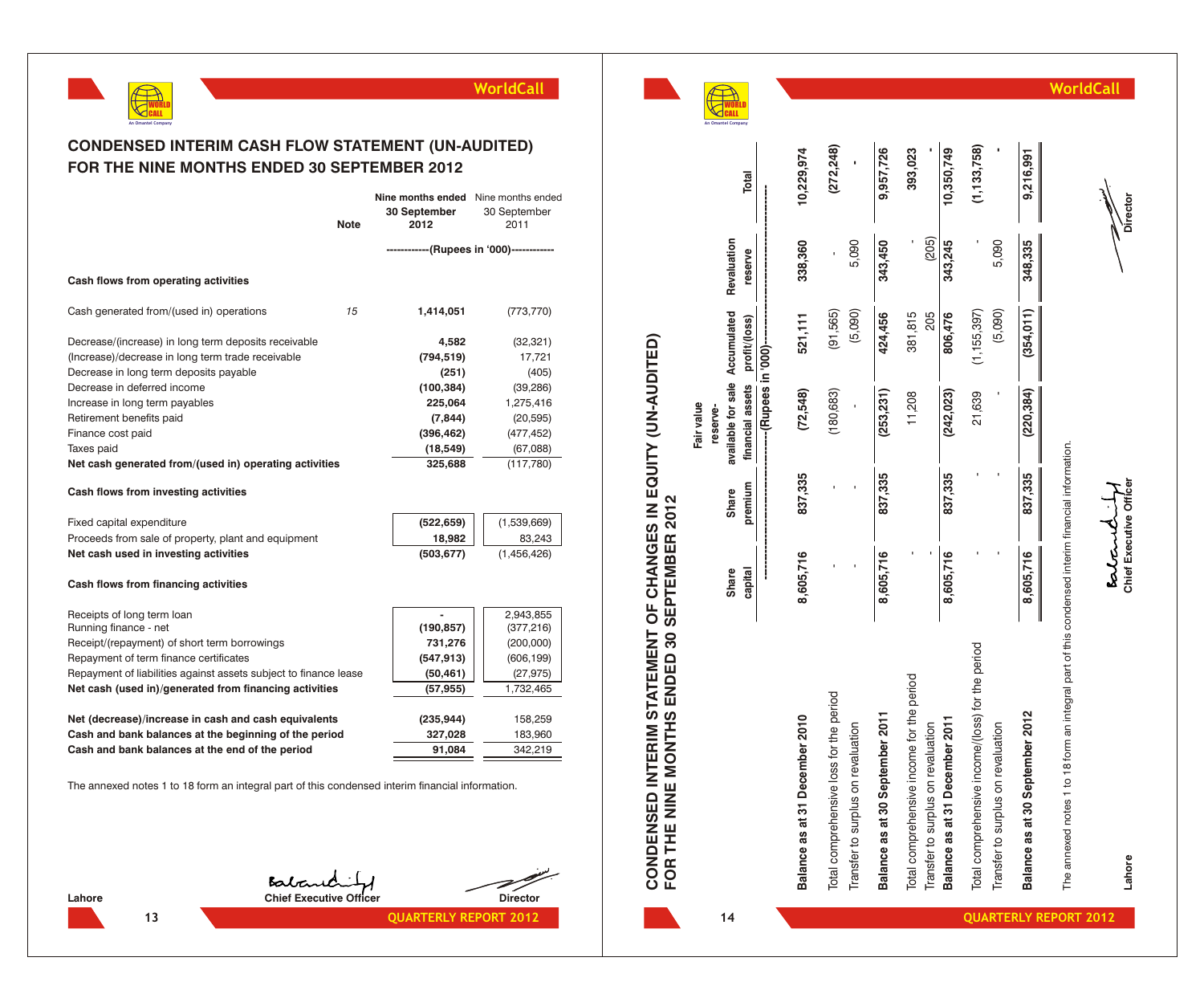

## **NOTES TO THE CONDENSED INTERIM FINANCIAL INFORMATION (UN-AUDITED) FOR THE NINE MONTHS ENDED 30 SEPTEMBER 2012**

#### **1 Legal status and nature of business**

Worldcall Telecom Limited ("the Company") is a public limited company incorporated in Pakistan on 15 March 2001 under the Companies Ordinance, 1984 and its shares are quoted on the Karachi and Lahore Stock Exchanges. The Company commenced its operations on 01 December 2004 and is engaged in providing Wireless Local Loop ("WLL") and Long Distance & International ("LDI") services in Pakistan, operation and maintenance of public payphones network and re-broadcasting international/national satellite/terrestrial wireless and cable television and radio signals as well as interactive communication and to establish, maintain and operate the licensed telephony services. The Company has been licensed by Pakistan Telecommunication Authority ("PTA") and Pakistan Electronic Media Regulatory Authority ("PEMRA") for these purposes. The registered office of the Company is situated at 67 A, C-III, Gulberg III, Lahore. In the year ended 30 June 2008, 56.80% shares (488,839,429 ordinary shares) had been acquired by Oman Telecommunications Company SAOG ("the Parent company").

### **2 Statement of Compliance**

This condensed interim financial information for the period ended 30 September 2012 has been prepared in accordance with the requirements of the International Accounting Standard 34 - Interim Financial Reporting and provisions of and the directives issued under the Companies Ordinance, 1984. In case where requirements of the Companies Ordinance, 1984 differ, the provisions of or directives issued under the Companies Ordinance, 1984 or directive issued by Securities and Exchange Commission of Pakistan ("SECP") have been followed. This condensed interim financial information does not include all the information and disclosures required in the annual financial statements and should be read in conjunction with the financial statements of the Company for the year ended 31 December 2011.

### **3 Significant accounting judgments and estimates**

The preparation of condensed interim financial information in conformity with approved accounting standards requires management to make judgments, estimates and assumptions that affect the application of accounting policies and reported amounts of assets and liabilities, income and expenses. The estimates, associated assumptions and judgments are based on historical experience and various other factors that are believed to be reasonable under the circumstances, the result of which form the basis of making the judgments about carrying values of assets and liabilities that are not readily apparent from other sources. Actual results may differ from these estimates. In preparing this condensed interim financial information, the significant judgments made by management in applying accounting policies and the key sources of estimation were the same as those that were applied to the financial statements for the year ended 31 December 2011.

### **4 Accounting policies**

Accounting polices adopted for preparation of this condensed interim financial information are same as those applied in the preparation of the audited financial statements of the Company for the year ended 31 December 2011 and stated therein.



|   |                                         |             |                                                             | WorldCal            |
|---|-----------------------------------------|-------------|-------------------------------------------------------------|---------------------|
|   | An Omantel Company                      | <b>Note</b> | 30 September<br>2012<br>----------(Rupees in '000)--------- | 31 December<br>2011 |
| 5 | <b>Property, Plant and Equipment</b>    |             |                                                             |                     |
|   | Owned and leased assets:                |             |                                                             |                     |
|   | Opening net book value                  |             | 13,527,048                                                  | 12,795,044          |
|   | Additions during the period/year        | 5.1         | 669,845                                                     | 1,997,791           |
|   |                                         |             | 14,196,893                                                  | 14,792,835          |
|   | Disposals for the period/year - NBV     | 5.2         | (16, 771)                                                   | (24, 514)           |
|   | Adjustment during the period/year - NBV |             |                                                             | (187)               |
|   | Depreciation for the period/year        |             | (916, 919)                                                  | (1, 241, 086)       |
|   | Closing net book value                  | 5.3         | 13,263,203                                                  | 13,527,048          |
|   | 5.1 Break-up of additions               |             |                                                             |                     |
|   | Leasehold improvements                  |             | 3,562                                                       | 5,983               |
|   | Plant and equipment                     |             | 625,539                                                     | 1,767,386           |
|   | Office equipment                        |             | 902                                                         | 6,437               |
|   | Computers                               |             | 35,792                                                      | 61,561              |
|   | Furniture and fixtures                  |             | 300                                                         | 280                 |
|   | Vehicles                                |             | 3,750                                                       | 155,569             |
|   | Lab and other equipment                 |             |                                                             | 575                 |
|   |                                         |             | 669,845                                                     | 1,997,791           |
|   | 5.2 Break-up of disposals (at NBV)      |             |                                                             |                     |
|   | Leasehold improvement                   |             | (24)                                                        |                     |
|   | Plant and equipment                     |             |                                                             | (5,537)             |
|   | Office equipment                        |             | (40)                                                        | (767)               |
|   | Computers                               |             | (16,001)                                                    | (290)               |
|   | Furniture and fixtures                  |             |                                                             | (4)                 |

**5.3** Property, plant and equipment includes equipment deployed in implementing the Universal Service Fund network which is subject to lien exercisable by Universal Service Fund Company ("USFC") in the event of failure by the Company to maintain service availability and quality specification.

Vehicles **(706)** (17,916)

|   |                                        |             | 30 September                        | 31 December              |
|---|----------------------------------------|-------------|-------------------------------------|--------------------------|
|   |                                        | <b>Note</b> | 2012                                | 2011                     |
|   |                                        |             | ----------(Rupees in '000)--------- |                          |
| 6 | Intangible assets (at NBV)             |             |                                     |                          |
|   | Licenses                               |             | 1,774,768                           | 1,893,173                |
|   | Patents and copyrights                 |             |                                     | 125                      |
|   | Indefeasible right of use - Media cost | 6.1         | 697,636                             | 736,836                  |
|   | Software                               |             | 14.249                              | $\overline{\phantom{a}}$ |
|   | Goodwill                               | 6.2         | 2,553,494                           | 2,553,494                |
|   |                                        |             | 5.040.147                           | 5,183,628                |

**6.1** During the last year the Company acquired an indefeasible right of use in respect of capacity procured from Multinet Pakistan (Private) Limited for the period of 15 years.

**15 QUARTERLY REPORT 2012**

**(16,771)** (24,514)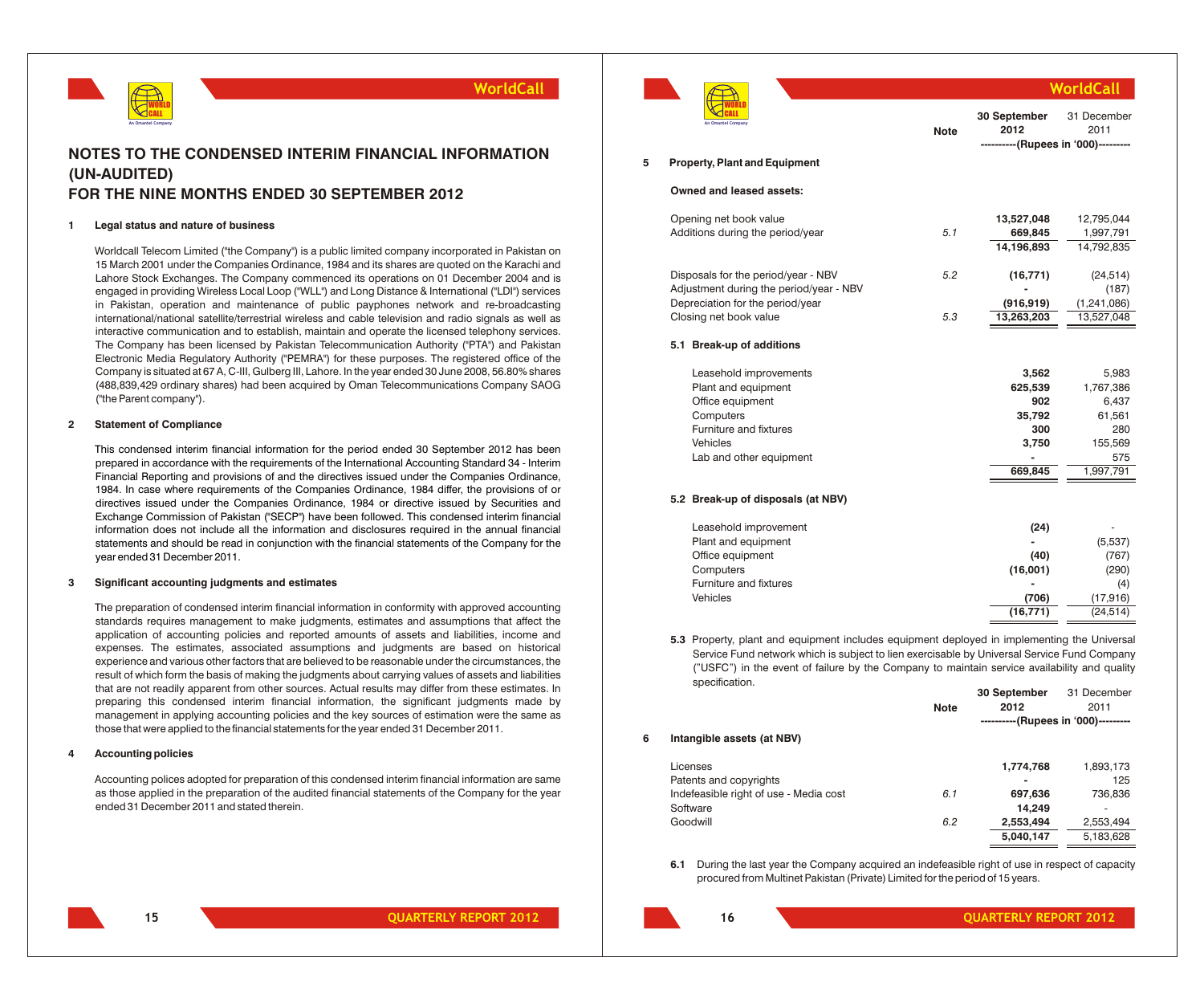

**6.2** Goodwill represents the difference between the cost of the acquisition (fair value of consideration paid) and the fair value of the net identifiable assets acquired at the time of merger of Worldcall Telecom Limited with Worldcall Communications Limited, Worldcall Multimedia Limited and Worldcall Broadband Limited.

The Company assessed the recoverable amount of Goodwill at 30 September 2012 and determined that as of this date, there is no indication of impairment of Goodwill. The recoverable amount was calculated on the basis of five year financial business plan which assumes cash inflows of USD 70 million from investing and financing activities. As assumed in the five year financial plan, the Company during last year obtained a long term loan facility of USD 35 million. The management has considered the delays in the inflows of second tranche of USD 35 million due to delay in regulatory approval and is of the opinion that it will not have a significant impact on the recoverable amount of Goodwill.

The business plan also includes a comprehensive analysis of the existing operational deployments of the Company along with strategic direction of future investments and business growth. Discount rate of 16% was used for the calculation of net present value of future cash flows. The cash flows beyond the five years period have been extrapolated using a steady 5% growth rate which is consistent with the long-term average growth rate for the industry, whereas for impairment calculation no growth is considered in cash flows beyond five years as per International Accounting Standard 36 - Impairment of Assets.

> **30 September** 31 December **2012** 2011 **----------(Rupees in '000)---------**

### **7 Long term investment - classified as held for sale**

#### **Foreign subsidiary - unquoted**

**Worldcall Telecommunications Lanka (Pvt) Limited Incorporated in Sri Lanka**

7,221,740 ( 31 December 2011: 7,221,740) ordinary shares of Sri Lankan Rupees 10/-each. Equity held 70.65% (31 December 2011: 70.65%) **44,406** 44,406

| Share deposit money            | 13,671   | 13,671   |
|--------------------------------|----------|----------|
|                                | 58,077   | 58,077   |
| Less: Provision for impairment | (58,077) | (58,077) |
|                                |          |          |

The Company's foreign subsidiary namely Worldcall Telecommunications Lanka (Private) Limited was suffering losses as the demand for payphones in Sri Lanka has greatly diminished. Keeping in view the Sri Lankan market conditions and negative equity of the subsidiary, the management decided and approved the winding up of the subsidiary. Long term investment in subsidiary was classified as discontinued operations.

### **8 Long term trade receivable**

This represents receivable from the sale of Optical Fiber Cable stated at amortized cost by using the discount rate of 16%. This amount is receivable from Pakistan Mobile Communications (Private) Limited over a period of five years and from Getronics Pakistan (Private) Limited over a period of 20 years.



**17 QUARTERLY REPORT 2012**

|   |                                            |             |                                                             | WorldCall           |
|---|--------------------------------------------|-------------|-------------------------------------------------------------|---------------------|
|   | An Omantel Company                         | <b>Note</b> | 30 September<br>2012<br>----------(Rupees in '000)--------- | 31 December<br>2011 |
| 9 | Short term borrowings                      |             |                                                             |                     |
|   | Habib Bank Limited                         | 9.1         | 708,000                                                     |                     |
|   | <b>KASB Bank Limited</b>                   | 9.2         | 57,500                                                      |                     |
|   | Soneri Bank Limited                        | 9.3         | 68,546                                                      | 15,908              |
|   | <b>Allied Bank Limited</b>                 |             |                                                             | 102,595             |
|   | Standard Chartered Bank (Pakistan) Limited | 9.4         | 15,733                                                      |                     |
|   |                                            |             | 849.779                                                     | 118,503             |
|   |                                            |             |                                                             |                     |

- **9.1** This represents a bridge loan facility of Rs. 708 million from Habib Bank Limited ("HBL") to bridge Convertible Preference Shares to be issued by the Company valuing USD 35 million. The said facility is repayable over a period of 90 days having mark up of 3 month KIBOR  $+$ 3.50% per annum. Facility is completely secured under joint pari passu hypothecation agreement for present and future fixed and current assets of the Company amounting to Rs. 1,015.67 million . Moreover a deposit of USD 8 million has been placed by the Oman Telecommunication Company SAOG with HBL Offshore Banking Unit, Bahrain.
- **9.2** It represents short term demand finance facility repayable over a period of six months having mark up of 6 month KIBOR + 2.50% per annum. Facility is secured against pledge of shares with 30% margin and joint pari passu hypothecation agreement with 25% security margin.
- **9.3** This facility is repayable in four months having mark up of 6 month KIBOR + 4.00% per annum. It is secured through joint pari passu hypothecation agreement with 25% margin.
- **9.4** It carries markup of 19% 24% per annum and is secured by hypothecation charge on assets and lien over import documents.

|    |                                            | 30 September<br>2012                | 31 December<br>2011 |
|----|--------------------------------------------|-------------------------------------|---------------------|
|    |                                            | ----------(Rupees in '000)--------- |                     |
| 10 | <b>Term Finance Certificates - secured</b> |                                     |                     |
|    | Term Finance Certificates - III            | 1,643,735                           | 2,191,648           |
|    | Less: Initial transaction cost             | (53,994)                            | (53,994)            |
|    |                                            | 1,589,741                           | 2,137,654           |
|    | Amortization of transaction cost           | 47,602                              | 39,384              |
|    |                                            | 1,637,343                           | 2,177,038           |
|    | Less: Current maturity                     | (1,095,823)                         | (1,095,825)         |
|    |                                            | 541,520                             | 1,081,213           |

Term Finance Certificates have a face value of Rs. 5,000 per certificate.

**11 Long term loan**

| Receipt<br>Less: Initial transaction cost | 2,943,855<br>(42,668)<br>2,901,187 | 2,943,855<br>(42, 668)<br>2,901,187 |
|-------------------------------------------|------------------------------------|-------------------------------------|
| Add: Amortization of transaction cost     | 9.143<br>2,910,330                 | 4.572<br>2,905,759                  |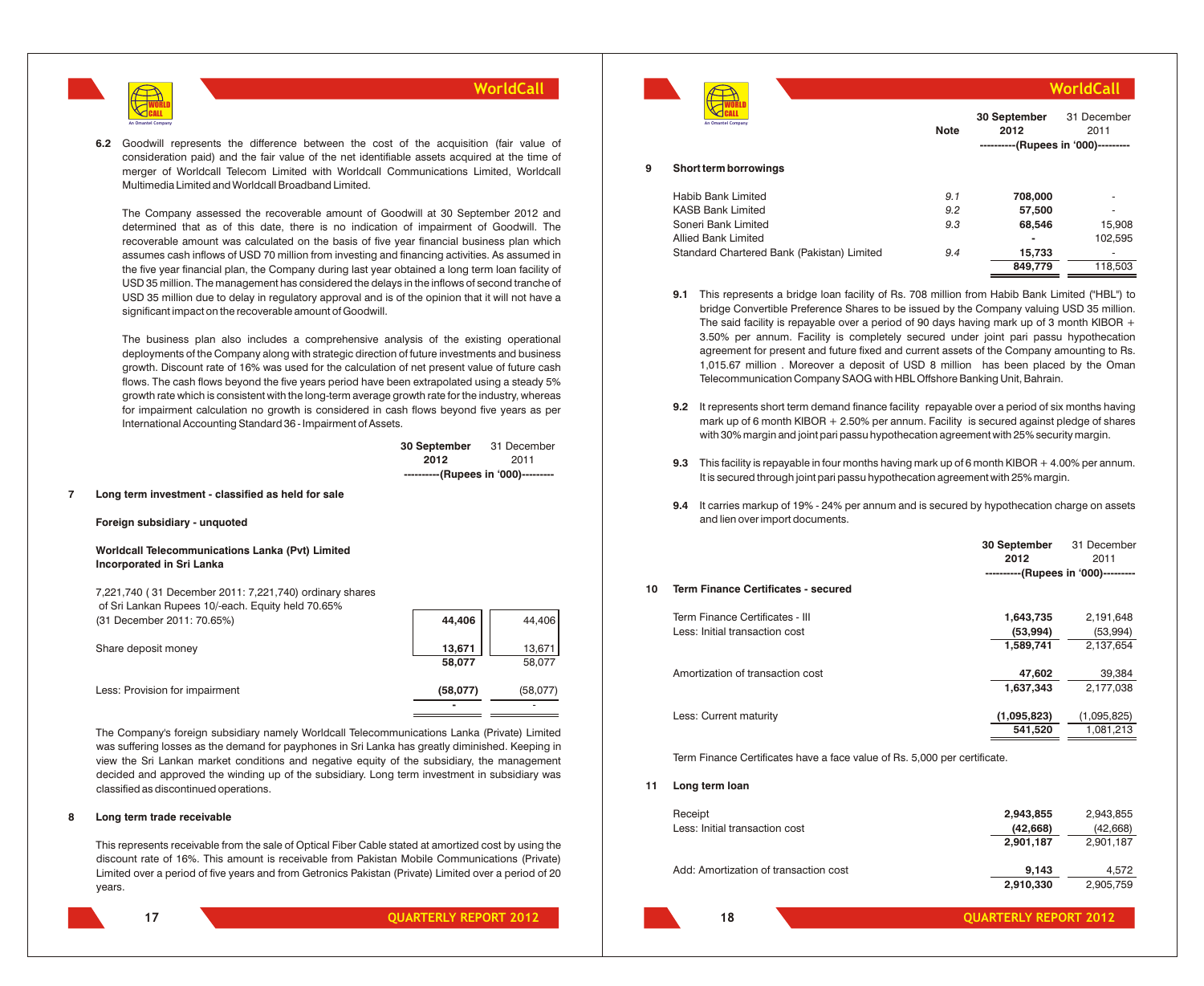|                        | WorldCall                                                   |                      |  |  |
|------------------------|-------------------------------------------------------------|----------------------|--|--|
| An Omantel Company     | 30 September<br>2012<br>----------(Rupees in '000)--------- | 31 December<br>2011  |  |  |
| Add: Exchange loss     | 323,295<br>3,233,625                                        | 154,245<br>3,060,004 |  |  |
| Less: Current maturity | (326, 715)<br>2,906,910                                     | ٠<br>3,060,004       |  |  |

This represents foreign currency syndicated loan facility amounting to USD 35 million from Askari Bank Limited Offshore Banking Unit, Bahrain, lead arranger for the transaction is Askari Bank Limited. This loan is repayable in 20 equal quarterly instalments, with 2 years grace period, commencing 06 June 2013. Profit is charged at three months average LIBOR plus 1.75% per annum and monitoring fee at 1.2% per annum. To secure the facility, an unconditional, irrevocable, first demand stand-by letter of credit has been issued by National Bank of Oman favouring Askari Bank Limited against the corporate guarantee of Oman Telecommunication Company SAOG. This arrangement shall remain effective until all obligations under the facility are settled.

### **12 Deferred income**

It represents the amount received against contracts valuing Rs 786 million and 487 million for the deployment of network in Multan Telecom Region-I and Gujranwala Telecom Region respectively awarded by Universal Service Fund Company (USFC), a Company established for the purpose of increasing teledensity in Pakistan.

| 30 September                        | 31 December |
|-------------------------------------|-------------|
| 2012                                | 2011        |
| ----------(Rupees in '000)--------- |             |

### **13 Long term payable**

| Payable to Pakistan Telecommunication Authority | 1.536.802 | 545.955   |
|-------------------------------------------------|-----------|-----------|
| Pavable to Multinet Pakistan (Private) Limited  | 112.972   | 173.863   |
| Suppliers                                       | 403.404   | 774.802   |
|                                                 | 2.053.178 | 1.494.620 |

### **14 Contingencies and commitments**

### **Contingencies**

### **14.1 Billing disputes with PTCL**

- **14.1.1** There is a dispute of Rs. 72.64 million (31 December 2011: Rs 72.64 million) with PTCL of non revenue time of prepaid calling cards and Rs. 48.51 million (31 December 2011: Rs 38.84 million) for excess minutes billed on account of interconnect and settlement charges. The management is hopeful that matter will be decided in favour of the Company.
- **14.1.2** PTCL has charged the Company excess Domestic Private Lease Circuits ("DPLC") and other media charges amounting to Rs. 177.1 million (31 December 2011: Rs.168.8 million) on account of difference in rates, distances and date of activations. The Company has deposited Rs. 40 million (31 December 2011: Rs. 40 million) in Escrow Account on account of dispute of charging of bandwidth charges from the date of activation of Digital Interface Units ("DIUs") for commercial operation and in proportion to activation of DIUs related to each DPLC link and excess charging in respect of Karachi-Rawalpindi link which was never activated. The management is hopeful that matter will be decided in favour of the Company.



### **14.2 Disputes with Pakistan Telecommunication Authority (PTA)**

**14.2.1** There is a dispute with PTA on roll out of Company's 479 MHz and 3.5 GHz frequency bands licenses for allegedly not completing roll out within prescribed time. The dispute is pending adjudication at PTA. The Company is hopeful that the issue will be favorably resolved at the level of PTA in as much as the Company has now started it roll out plan.

**WorldCall**

- **14.2.2** There is a dispute with PTA on payment of R&D Fund contribution amounting to Rs. 5.65 million (31 December 2011: Rs. 11.3 million). The legal validity of this fund is under challenge before the Honourable Supreme Court of Pakistan. The Company is hopeful of a favourable decision.
- **14.2.3** There is a dispute with PTA on payment of contribution of APC for USF amounting to Rs. 491 million (31 December 2011: Rs. 491 million). Out of this amount, Rs. 394 million has been deposited with PTA in relation to the period prior to the valid formation of USF fund by the Federal Government. The matter is pending adjudication before the Honourable Supreme Court of Pakistan. The Company is hopeful of a favourable decision.

### **14.3 Taxation issues**

- **14.3.1** Income Tax Return for the tax year ended 30 June 2006 was filed under the self assessment scheme. Subsequently, the case was reopened by invoking the provisions of section 122 (5A). Additions were made on account of brought forward losses, gratuity and goodwill of Rs. 773 million. The appeal of the Company is pending in Income Tax Appellate Tribunal Lahore. The management is hopeful that the matter will be decided in favour of the Company.
- **14.3.2** Income Tax Returns for the tax year ended 30 June 2003 were filed under the self assessment scheme of Worldcall Communications Limited, Worldcall Multimedia Limited, Worldcall Broadband Limited and Worldcall Phonecards Limited, now merged into the Company. The Company has received orders under section 122(5A) against the said returns filed under self assessment on 02 January 2009. As per Orders, the Income Tax Department intends to amend the returns on certain issues such as depreciation, turnover tax adjustment, gratuity provision, share premium, allocation of expenses to capital gain, mark up from associates and share deposit money amounting to Rs. 29.9 million. An appeal has been filed by the Company against the orders before the Commissioner of Income Tax (Appeals). Commissioner of Income Tax (Appeals) has restored the original assessment order U/S 177 dated 17 May 2005 for Worldcall Broadband Limited. Remaining appeals were also decided and a partial relief was given by CIT (Appeals), while being aggrieved, the Company has filed appeals in Income Tax Appellate Tribunal Lahore. Based on legal advice, the management is hopeful that matter will be decided in favour of the Company.
- **14.3.3** There is a dispute with Sales Tax Authorities for payment of Rs.167 million claimed and obtained as sales tax refund in the year 2006 by the Company. The matter is presently being adjudicated by the Honourable Lahore High Court Lahore. An injunction currently holds field which precludes recovery from the Company. The Company has paid 20% of principal amount to date to the department against the said dispute. Moreover, this is an industrial issue and in case companies of other jurisdiction the Inland Revenue Tribunal has dismissed the case of sales tax authorities. It is therefore that, the Company is hopeful of a favorable decision.
- **14.3.4** The department of Inland Revenue, Sales Tax, LTU has issued a show cause notice under section 11(2) and 36(1) of the Sales Tax Act 1990 demanding Rs. 223.32 million allegedly claimed wrongly as input tax during the period 2005 to 2009 on LDI services. It is the case of the department that LDI services are exempt under Federal Excise Act therefore input tax cannot be claimed for exempt services. Based on legal advice Company is hopeful of a favorable decision.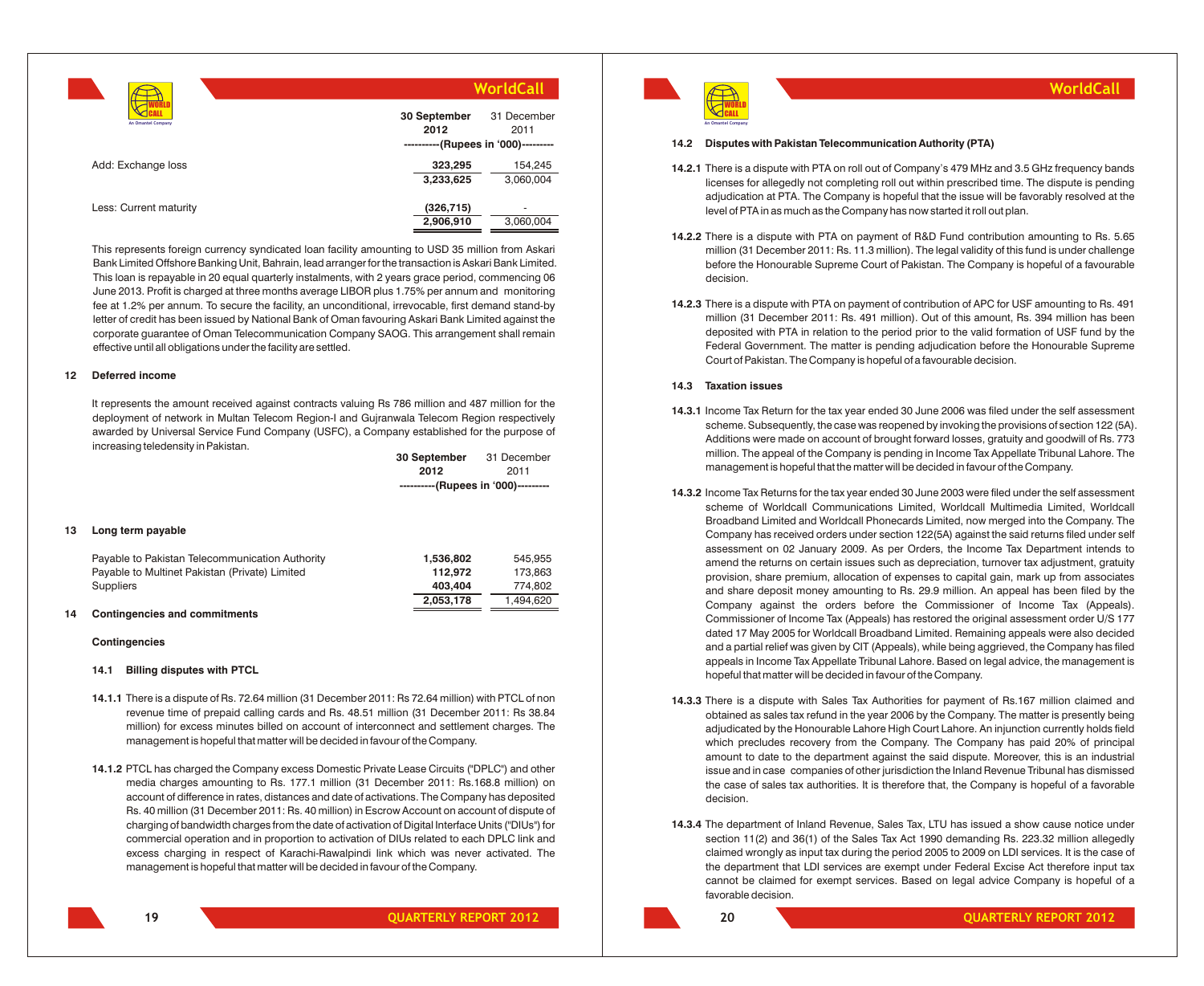

### **14.4 Others**

**14.4.1** Samsung claimed an amount of Rs.132.6 million (USD 1.4 million) against its receivables under a certain settlement and services agreement. However, the Company denies the claim on the basis that Samsung failed to fulfil its obligations and did not provide services for which Company reserves the right to initiate appropriate proceedings against Samsung. Based on the legal advice, Company is hopeful that matter will be resolved in its favour.

|    |      | <b>Commitments</b>                                                       | 30 September<br>2012                                        | 31 December<br>2011<br>----------(Rupees in '000)---------  |
|----|------|--------------------------------------------------------------------------|-------------------------------------------------------------|-------------------------------------------------------------|
|    | 14.5 | Outstanding guarantees                                                   | 1,212,623                                                   | 963,482                                                     |
|    | 14.6 | Commitments in respect of capital expenditure                            | 2,044,866                                                   | 2,185,760                                                   |
|    | 14.7 | Outstanding letters of credit                                            | 37,880                                                      | 55,697                                                      |
| 15 |      | Cash generated from/(used in) operations                                 | 30 September<br>2012<br>----------(Rupees in '000)--------- | Nine months ended Nine months ended<br>30 September<br>2011 |
|    |      | Loss before taxation<br>Adjustment for non-cash charges and other items: | (1,842,628)                                                 | (277, 378)                                                  |
|    |      | Depreciation                                                             | 916,919                                                     | 1,057,668                                                   |
|    |      | Amortization of intangible assets                                        | 144,298                                                     | 115,384                                                     |
|    |      | Amortization of transaction cost                                         | 12,790                                                      | 12,306                                                      |
|    |      | Discounting charges                                                      | 606,423                                                     | 12,942                                                      |
|    |      | Amortization of receivables                                              | (11, 565)                                                   | (2,953)                                                     |
|    |      | Provision for doubtful receivables                                       | 219,721                                                     | 84,376                                                      |
|    |      | Provision for stores and spares                                          | 12,000                                                      | 6,000                                                       |
|    |      | Impairment loss on available for sale financial assets                   | 28,334                                                      | 15,470                                                      |
|    |      | Exchange loss on foreign currency loan                                   | 169,050                                                     | 71,445                                                      |
|    |      | Gain on remeasurement of liabilities                                     | $\overline{a}$                                              | (360, 186)                                                  |
|    |      | Gain on sale of property, plant and equipment                            | (2,211)                                                     | (60, 978)                                                   |
|    |      | Retirement benefits                                                      | 64,216                                                      | 68,956                                                      |
|    |      | Finance cost                                                             | 428,014<br>745,361                                          | 505,841<br>1,248,893                                        |
|    |      | Profit before working capital changes                                    |                                                             |                                                             |

### **Effect on cash flow due to working capital changes:**

| (Increase)/decrease in the current assets  |            |               |
|--------------------------------------------|------------|---------------|
| Stores and spares                          | 2.783      | (70, 154)     |
| Stock in trade                             | 5,141      | (2,865)       |
| Trade debts                                | (547, 285) | (1, 188, 749) |
| Loans and advances                         | (306, 728) | (641, 350)    |
| Deposits and prepayments                   | (66, 250)  | 22,432        |
| Other receivables                          | 11.110     | 149.874       |
| Increase/(decrease) in current liabilities |            |               |
| Trade and other payables                   | 1,569,919  | (291, 851)    |
|                                            | 668,690    | (2,022,663)   |
|                                            |            |               |





30 September

**Nine months ended** Nine months ended

**30 September**

### **16 Related party transactions**

The related parties comprise of shareholders, foreign subsidiary, local associated companies, related group companies, directors of the Company, companies where directors also hold directorship and key management personnel. Significant transactions with related parties are as follows:

| <b>Relationship with</b><br>the Company | <b>Nature of transactions</b>                                                        | <b>30 September</b><br>2012 | 30 September<br>2011<br>----------(Rupees in '000)--------- |
|-----------------------------------------|--------------------------------------------------------------------------------------|-----------------------------|-------------------------------------------------------------|
| Parent Company                          | Purchase of goods and services<br>Sale of goods and services                         | 470.538<br>49,661           | 192.841<br>134.177                                          |
| Other related parties                   | Purchase of goods and services<br>Purchase of property<br>Sale of goods and services | 6,876<br>773                | 12,332<br>21.000<br>560                                     |
| Key management<br>personnel             | Salaries and other employee<br>benefits                                              | 85,886                      | 86.132                                                      |

All transactions with related parties have been carried out on commercial terms and conditions.

|                                                               | 30 September<br>2012<br>----------(Rupees in '000)--------- | 31 December<br>2011  |
|---------------------------------------------------------------|-------------------------------------------------------------|----------------------|
| <b>Period end balances</b>                                    |                                                             |                      |
| Receivable from related parties<br>Payable to related parties | 228,820<br>2,039,557                                        | 232.281<br>1,487,304 |

These are in normal course of business and are interest free.

### **17 Date of authorization for issue**

This condensed interim financial information was authorized for issue on 30 October 2012 by the Board of Directors of the Company.

### **18 General**

Figures have been rounded off to the nearest thousand of rupee.

**21 QUARTERLY REPORT 2012**

**1,414,051** (773,770)





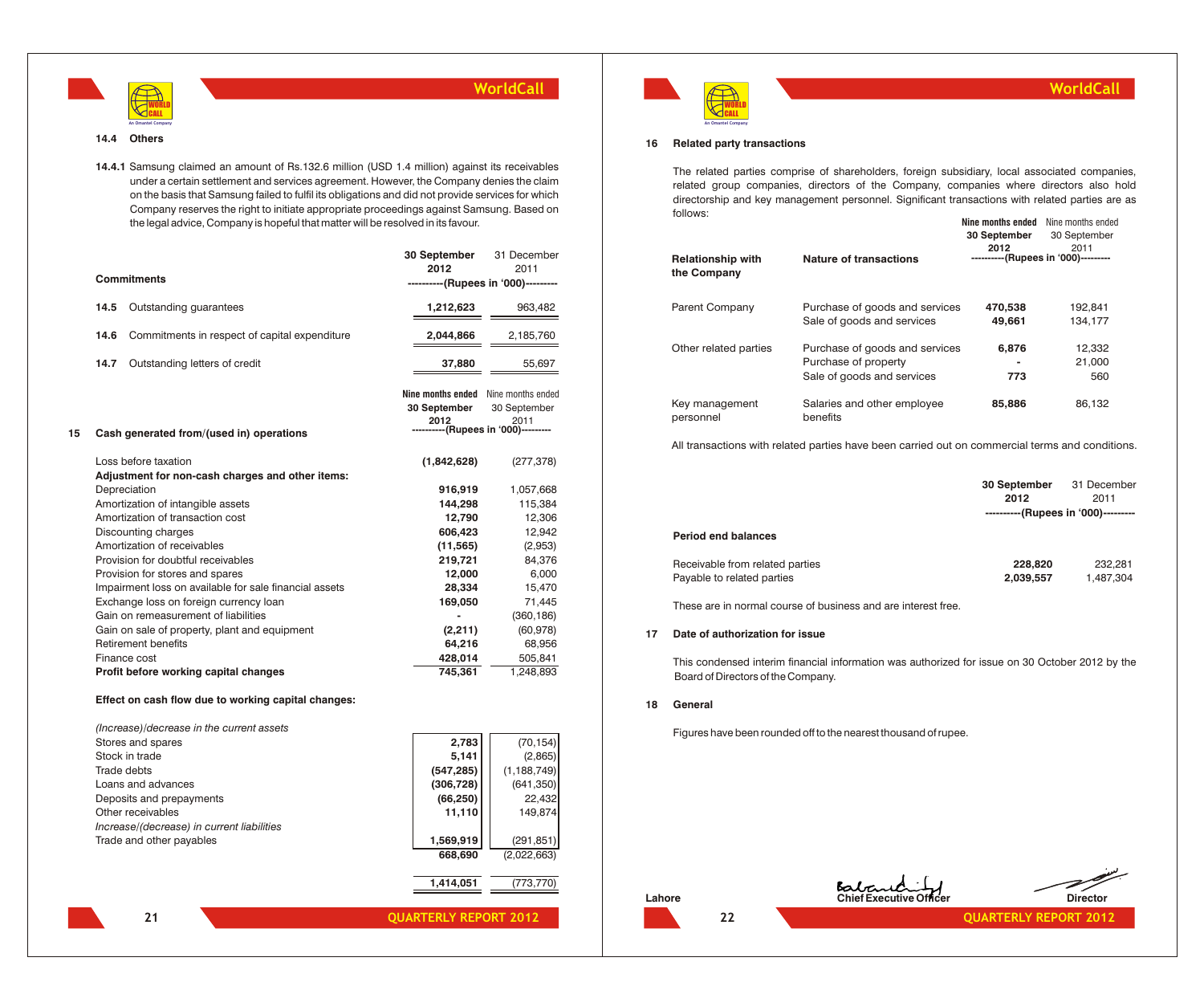

## **WORLDCALL TELECOM LIMITED AND ITS SUBSIDIARY**

**CONDENSED CONSOLIDATED INTERIM FINANCIAL INFORMATION (UN-AUDITED) FOR THE PERIOD ENDED**

**30 SEPTEMBER 2012**



## **DIRECTORS' REVIEW**

The Directors of Worldcall Telecom Limited ("WTL" or the "Parent Company") are pleased to present condensed consolidated financial information of the Group for the nine months ended 30 September 2012.

**Group Foreign Subsidiary**

**Worldcall Telecommunications Lanka (Pvt.) Limited**

Winding up of the subsidiary is in process as approved in the earlier AGM of the Parent Company. In annexed condensed consolidated financial information, the subsidiary has been accounted for under IFRS 5 as discontinued operations.

For and on behalf of the Board of Directors

Baban **Lahore Babar Ali Syed** 30 October 2012 Chief Executive Officer

**23 QUARTERLY REPORT 2012**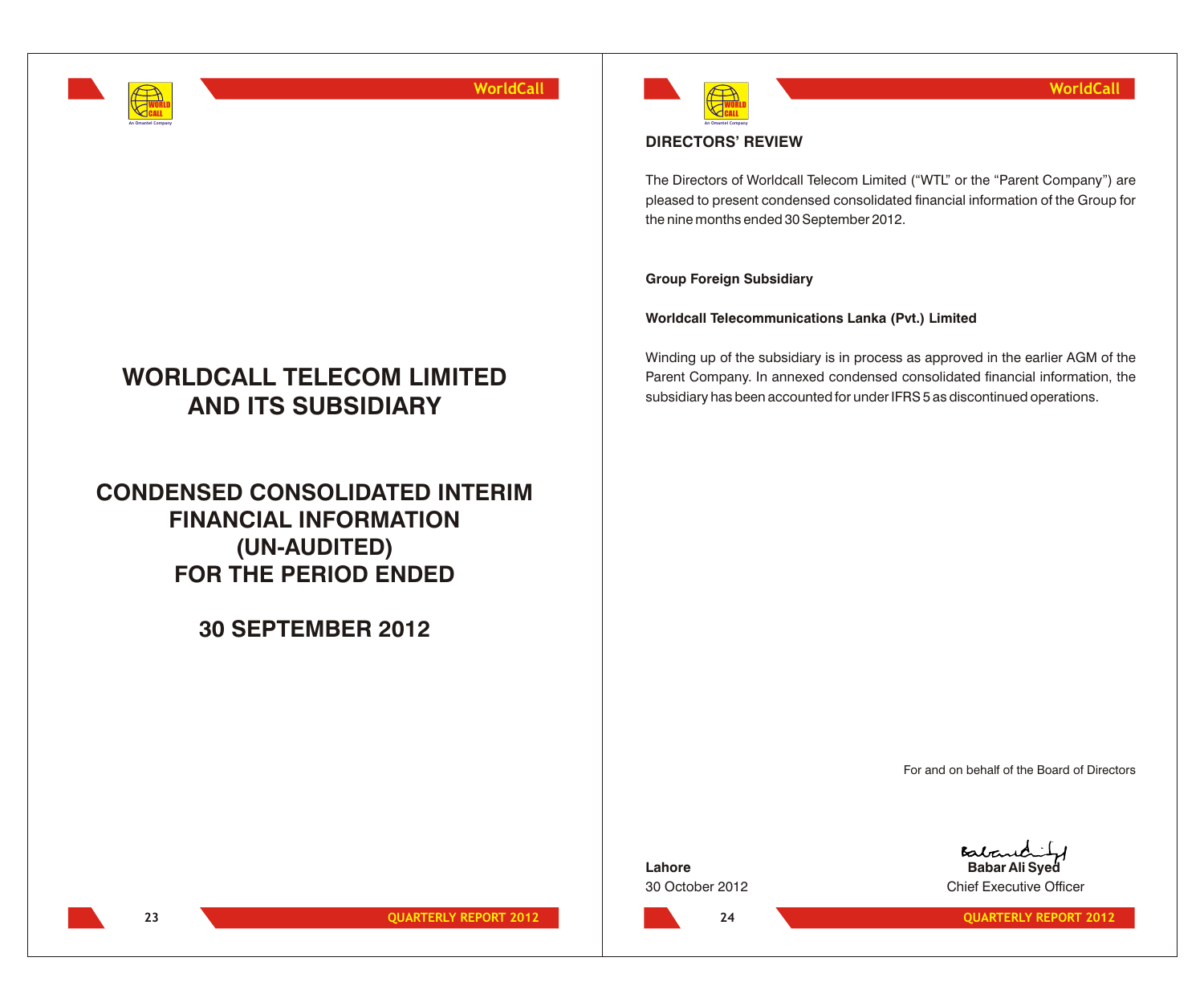## **CONDENSED CONSOLIDATED INTERIM BALANCE SHEET (Un-Audited) AS AT 30 SEPTEMBER 2012**

WORLD CALL **An Omantel Company**

|                                                                                                               |                | 30 September                   | 31 December            |
|---------------------------------------------------------------------------------------------------------------|----------------|--------------------------------|------------------------|
|                                                                                                               | Note           | 2012                           | 2011                   |
| <b>NON CURRENT ASSETS</b>                                                                                     |                | -----------(Rupees in '000)--- |                        |
| Tangible fixed assets                                                                                         |                |                                |                        |
| Property, plant and equipment                                                                                 | 6              | 13,263,203                     | 13,527,048             |
| Capital work-in-progress                                                                                      |                | 530,606                        | 650,986                |
|                                                                                                               |                | 13,793,809                     | 14,178,034             |
| Intangible assets                                                                                             | $\overline{7}$ | 5,040,147                      | 5,183,628              |
| <b>Investment properties</b>                                                                                  |                | 150,874                        | 146,074                |
| Long term trade receivable                                                                                    | 8              | 253,392                        | 18,092                 |
| Deferred taxation                                                                                             |                | 1,005,788                      | 288,499                |
| Long term loans and deposits                                                                                  |                | 127,741                        | 132,323                |
|                                                                                                               |                | 20,371,751                     | 19,946,650             |
| <b>CURRENT ASSETS</b>                                                                                         |                |                                |                        |
| Stores and spares                                                                                             |                | 220,632                        | 235,415                |
| Stock in trade                                                                                                |                | 200,958                        | 201,901                |
| Trade debts                                                                                                   |                | 3,595,992                      | 3,252,683              |
| Loans and advances - considered good                                                                          |                | 1,364,957                      | 1,058,229              |
| Deposits and prepayments<br>Other receivables                                                                 |                | 209,195<br>67,426              | 142,945<br>81,995      |
| Short term investments                                                                                        |                |                                |                        |
| Income tax recoverable - net                                                                                  |                | 107,794<br>152,434             | 114,489                |
| Cash and bank balances                                                                                        |                |                                | 163,943                |
|                                                                                                               |                | 91,084                         | 327,028                |
|                                                                                                               |                | 6,010,472                      | 5,578,628              |
| Non - current assets classified as held for sale                                                              | 9              | 40                             | 23                     |
|                                                                                                               |                | 6,010,512                      | 5,578,651              |
| <b>CURRENT LIABILITIES</b>                                                                                    |                |                                |                        |
| Current maturities of non-current liabilities                                                                 |                | 2,143,060                      | 2,095,116              |
| Running finance under mark-up arrangements - secured                                                          |                | 788,516                        | 979,373                |
| Short term borrowings                                                                                         | 10             | 849,779                        | 118,503                |
| License fee payable                                                                                           |                | 1,021,500                      | 1,021,500              |
| Trade and other payables                                                                                      |                | 6,159,646                      | 4,589,727              |
| Interest and mark-up accrued                                                                                  |                | 172,560                        | 140.183                |
|                                                                                                               |                | 11,135,061                     | 8,944,402              |
| Non - current liabilities classified as held for sale                                                         | 9              | 1,105                          | 7,278                  |
|                                                                                                               |                | 11,136,166                     | 8,951,680              |
| <b>NET CURRENT LIABILITIES</b>                                                                                |                | (5, 125, 654)                  | (3,373,029)            |
| <b>NON CURRENT LIABILITIES</b>                                                                                |                |                                |                        |
|                                                                                                               | 11             |                                |                        |
| Term Finance Certificates - secured<br>Long term loan                                                         | 12             | 541,520                        | 1,081,213<br>3,060,004 |
| Deferred income                                                                                               | 13             | 2,906,910<br>65,916            | 166,300                |
| <b>Retirement benefits</b>                                                                                    |                | 370,118                        | 300,075                |
| Liabilities against assets subject to finance lease                                                           |                |                                | 89,471                 |
| Long term payables                                                                                            | 14             | 57,795<br>2,053,178            | 1,494,620              |
| Long term deposits                                                                                            |                | 42,410                         | 42,661                 |
|                                                                                                               |                | 6,037,847                      | 6,234,344              |
| Contingencies and commitments                                                                                 | 15             |                                |                        |
|                                                                                                               |                | 9,208,250                      | 10,339,277             |
| <b>REPRESENTED BY</b>                                                                                         |                |                                |                        |
|                                                                                                               |                |                                |                        |
| Share capital and reserves                                                                                    |                |                                |                        |
| Authorized capital<br>900,000,000 (31 December 2011: 900,000,000)                                             |                |                                |                        |
|                                                                                                               |                |                                |                        |
| ordinary shares of Rs. 10 each                                                                                |                | 9,000,000                      | 9,000,000              |
|                                                                                                               |                |                                |                        |
| Issued, subscribed and paid up capital<br>Share premium                                                       |                | 8,605,716<br>837,335           | 8,605,716<br>837,335   |
|                                                                                                               |                |                                |                        |
| Fair value reserve - available for sale financial assets                                                      |                | (220, 384)                     | (242, 023)             |
| Exchange translation reserve<br>Accumulated profit                                                            |                | (2,502)<br>(357, 684)          | (5,868)<br>804,241     |
|                                                                                                               |                |                                |                        |
| Capital and reserves attributable to equity holders of the Company<br>Non controlling interest                |                | 8,862,481<br>(2, 566)          | 9,999,401<br>(3,369)   |
|                                                                                                               |                | 8,859,915                      | 9,996,032              |
| Surplus on revaluation                                                                                        |                | 348,335                        | 343,245                |
|                                                                                                               |                | 9,208,250                      | 10,339,277             |
|                                                                                                               |                |                                |                        |
| The annexed notes 1 to 19 form an integral part of this condensed consolidated interim financial information. |                |                                |                        |
|                                                                                                               |                |                                |                        |
| Babarel                                                                                                       |                |                                |                        |
| <b>Chief Executive Officer</b><br>Lahore                                                                      |                |                                | <b>Director</b>        |
|                                                                                                               |                |                                |                        |
| 25                                                                                                            |                | <b>QUARTERLY</b>               | <b>REPORT</b><br>2012  |



### **WorldCall**

### **CONDENSED CONSOLIDATED INTERIM PROFIT AND LOSS ACCOUNT (UN-AUDITED) FOR THE NINE MONTHS ENDED 30 SEPTEMBER 2012**

|                                                 | <b>Note</b>   | 30 September<br>2012 | Nine months ended Nine months ended Quarter ended<br>30 September<br>2011 | 30 September<br>2012 | Quarter ended<br>30 September<br>2011 |
|-------------------------------------------------|---------------|----------------------|---------------------------------------------------------------------------|----------------------|---------------------------------------|
|                                                 |               |                      | ----------------(Rupees in '000)-----------------                         |                      |                                       |
| <b>Continuing operations</b>                    |               |                      |                                                                           |                      |                                       |
| Revenue - net                                   |               | 6,011,554            | 5,564,762                                                                 | 1,200,301            | 1,863,597                             |
| Direct cost                                     |               | (6,094,447)          | (4,526,731)                                                               | (1,652,288)          | (1,443,321)                           |
| <b>Gross profit</b>                             |               | (82, 893)            | 1,038,031                                                                 | (451, 987)           | 420,276                               |
| Operating cost                                  |               | (1, 164, 181)        | (1, 154, 092)                                                             | (441, 590)           | (406, 456)                            |
| <b>Operating (loss)/profit</b>                  |               | (1, 247, 074)        | (116,061)                                                                 | (893, 577)           | 13,820                                |
| Finance cost                                    |               | (492, 188)           | (531,090)                                                                 | (178, 205)           | (185, 146)                            |
|                                                 |               | (1,739,262)          | (647, 151)                                                                | (1,071,782)          | (171, 326)                            |
| Impairment loss on available                    |               |                      |                                                                           |                      |                                       |
| for sale financial assets                       |               | (28, 334)            | (15, 470)                                                                 |                      | (5,204)                               |
| Other operating (expenses)/                     |               |                      |                                                                           |                      |                                       |
| income - net                                    |               | (75, 032)            | 385,243                                                                   | (15, 595)            | 322,965                               |
| (Loss)/profit before taxation                   |               | (1,842,628)          | (277, 378)                                                                | (1,087,377)          | 146,435                               |
| Taxation                                        |               | 687,231              | 185,813                                                                   | 358,215              | 61,877                                |
| (Loss)/profit after taxation                    |               |                      |                                                                           |                      |                                       |
| from continuing operations                      |               | (1,155,397)          | (91, 565)                                                                 | (729,162)            | 208,312                               |
| <b>Discontinued operations</b>                  |               |                      |                                                                           |                      |                                       |
| (Loss)/profit for the period                    |               |                      |                                                                           |                      |                                       |
| from discontinued operations                    | 9             | (2,034)              | 2,994                                                                     | (561)                | 4,867                                 |
|                                                 |               | (1, 157, 431)        | (88, 571)                                                                 | (729, 723)           | 213,179                               |
| Attributable to:                                |               |                      |                                                                           |                      |                                       |
| Equity holders of parent                        |               | (1, 156, 835)        | (89, 450)                                                                 | (729, 559)           | 211,749                               |
| Non controlling interest                        |               | (596)                | 879                                                                       | (164)                | 1,430                                 |
|                                                 |               | (1, 157, 431)        | (88, 571)                                                                 | (729, 723)           | 213,179                               |
| (Loss)/earning per share -<br>basic and diluted |               |                      |                                                                           |                      |                                       |
| From continuing and                             |               |                      |                                                                           |                      |                                       |
| discontinued operations                         | <b>Rupees</b> | (1.34)               | (0.10)                                                                    | (0.85)               | 0.25                                  |
| From continuing operations                      | <b>Rupees</b> | (1.34)               | (0.11)                                                                    | (0.85)               | 0.24                                  |

The appropriations have been shown in the statement of changes in equity.

The annexed notes 1 to 19 form an integral part of this condensed consolidated interim financial information.

**Lahore Chief Executive Officer Director**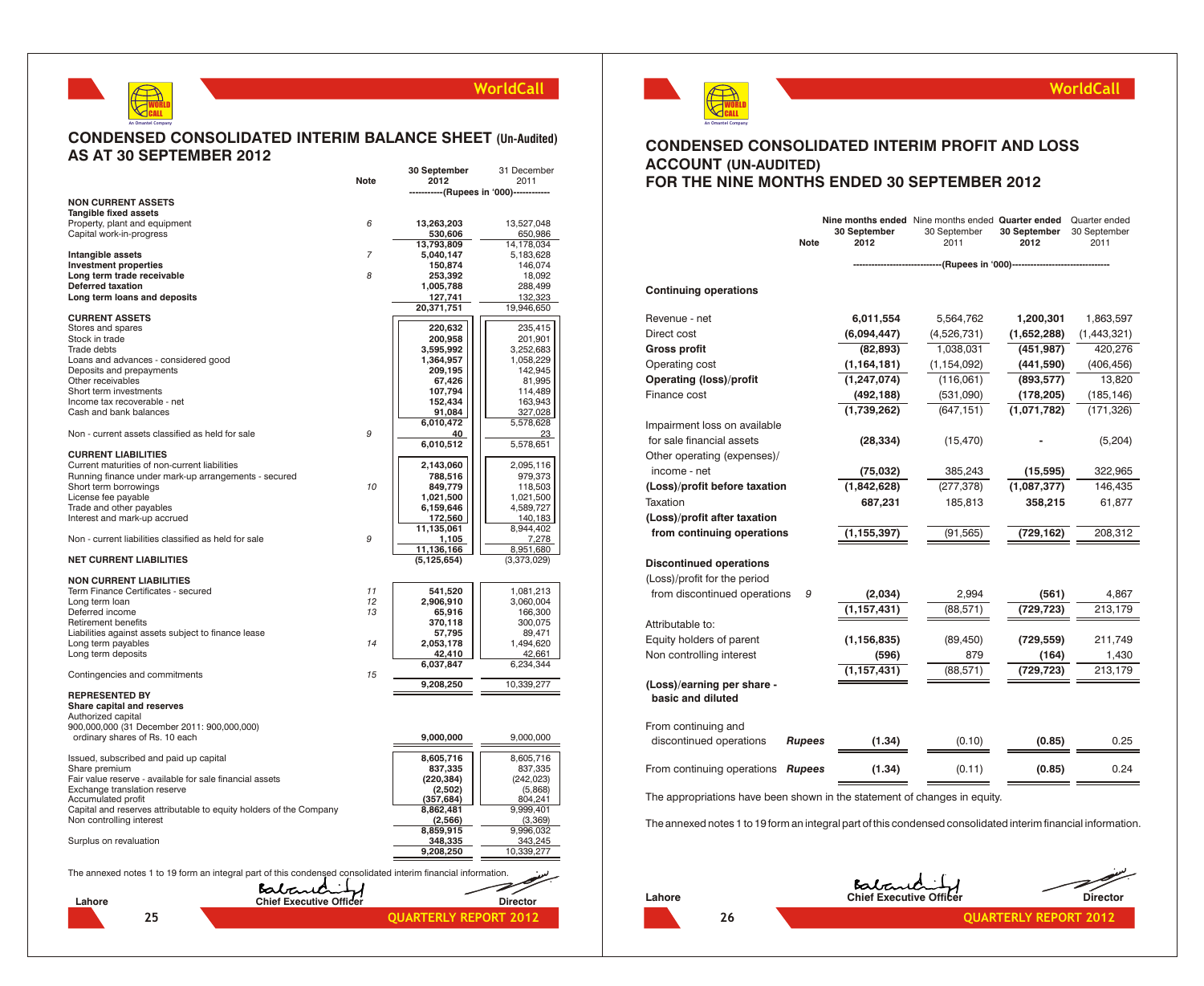

## **CONDENSED CONSOLIDATED INTERIM STATEMENT OF COMPREHENSIVE INCOME (UN-AUDITED) FOR THE NINE MONTHS ENDED 30 SEPTEMBER 2012**

|                                                                                                             | 30 September<br>2012 | Nine months ended Nine months ended Quarter ended<br>30 September<br>2011 | 30 September<br>2012 | Quarter ended<br>30 September<br>2011 |
|-------------------------------------------------------------------------------------------------------------|----------------------|---------------------------------------------------------------------------|----------------------|---------------------------------------|
|                                                                                                             |                      | ------------(Rupees in '000)-------------------------------               |                      |                                       |
| (Loss)/profit for the period                                                                                | (1, 157, 431)        | (88, 571)                                                                 | (729, 723)           | 213,179                               |
| Other comprehensive income/<br>(loss) - net of tax:                                                         |                      |                                                                           |                      |                                       |
| Exchange differences on translating                                                                         |                      |                                                                           |                      |                                       |
| foreign operations                                                                                          | 4,765                | (1,758)                                                                   | (1, 850)             | (674)                                 |
| Net change in fair value of available for<br>sale financial assets<br>Impairment loss transferred to profit | (6,695)              | (196, 153)                                                                | 25,910               | (33, 152)                             |
| and loss account                                                                                            | 28,334               | 15,470                                                                    |                      | 5,204                                 |
|                                                                                                             | 26,404               | (182, 441)                                                                | 24,060               | (28, 622)                             |
| Total comprehensive (loss)/income                                                                           |                      |                                                                           |                      |                                       |
| for the period                                                                                              | (1, 131, 027)        | (271,012)                                                                 | (705, 663)           | 184,557                               |
| Attributable to:                                                                                            |                      |                                                                           |                      |                                       |
| Equity holders of the Parent                                                                                | (1, 131, 830)        | (271, 375)                                                                | (704, 956)           | 183,326                               |
| Non controlling interest                                                                                    | 803                  | 363                                                                       | (707)                | 1,231                                 |
|                                                                                                             | (1, 131, 027)        | (271, 012)                                                                | (705, 663)           | 184,557                               |
|                                                                                                             |                      |                                                                           |                      |                                       |

The annexed notes 1 to 19 form an integral part of this condensed consolidated interim financial information.



**WorldCall**

## **CONDENSED CONSOLIDATED INTERIM CASH FLOW STATEMENT (UN-AUDITED) FOR THE NINE MONTHS ENDED 30 SEPTEMBER 2012**

|                                                        | <b>Note</b> | Nine months ended Nine months ended<br><b>30 September</b><br>2012 | 30 September<br>2011 |
|--------------------------------------------------------|-------------|--------------------------------------------------------------------|----------------------|
|                                                        |             | -------------(Rupees in '000)-------------                         |                      |
| Cash flows from operating activities                   |             |                                                                    |                      |
| Cash generated from/(used in) operations               | 16          | 1,416,144                                                          | (773, 106)           |
| Decrease/(increase) in long term deposits receivable   |             | 4,582                                                              | (32, 321)            |
| (Increase)/decrease in long term trade receivable      |             | (794, 519)                                                         | 17,721               |
| Decrease in long term deposits payable                 |             | (251)                                                              | (405)                |
| Decrease in deferred income                            |             | (100, 384)                                                         | (39, 286)            |
| Increase in long term payables                         |             | 225,064                                                            | 1,275,416            |
| Retirement benefits paid                               |             | (9,918)                                                            | (20, 595)            |
| Finance cost paid                                      |             | (396, 464)                                                         | (477, 515)           |
| Taxes paid                                             |             | (18, 549)                                                          | (67,088)             |
| Net cash generated from/(used in) operating activities |             | 325,705                                                            | (117, 179)           |
| Cash flows from investing activities                   |             |                                                                    |                      |

| Proceeds from sale of property, plant and equipment | $18,982$  | 83,243      |
|-----------------------------------------------------|-----------|-------------|
| Net cash used in investing activities               | (503.677) | (1.456.486) |

### **Cash flows from financing activities**

| Receipts of long term loan                                       |            | 2,943,855  |
|------------------------------------------------------------------|------------|------------|
| Running finance - net                                            | (190, 857) | (377, 216) |
| Receipt/(repayment) of short term borrowings                     | 731,276    | (200,000)  |
| Repayment of term finance certificates                           | (547, 913) | (606, 199) |
| Repayment of liabilities against assets subject to finance lease | (50, 461)  | (27, 975)  |
| Net cash (used in)/generated from financing activities           | (57,955)   | 1,732,465  |
|                                                                  |            |            |
| Net (decrease)/increase in cash and cash equivalents             | (235, 927) | 158,800    |
| Cash and bank balance at the beginning of the period             | 327,051    | 184,104    |
| Cash and bank balance at the end of the period                   | 91,124     | 342.904    |

The annexed notes 1 to 19 form an integral part of this condensed consolidated interim financial information.

|        | Babarad I |                 |
|--------|-----------|-----------------|
| Lahore |           | <b>Director</b> |

**28 QUARTERLY REPORT 2012**



**Lahore Chief Executive Officer Director**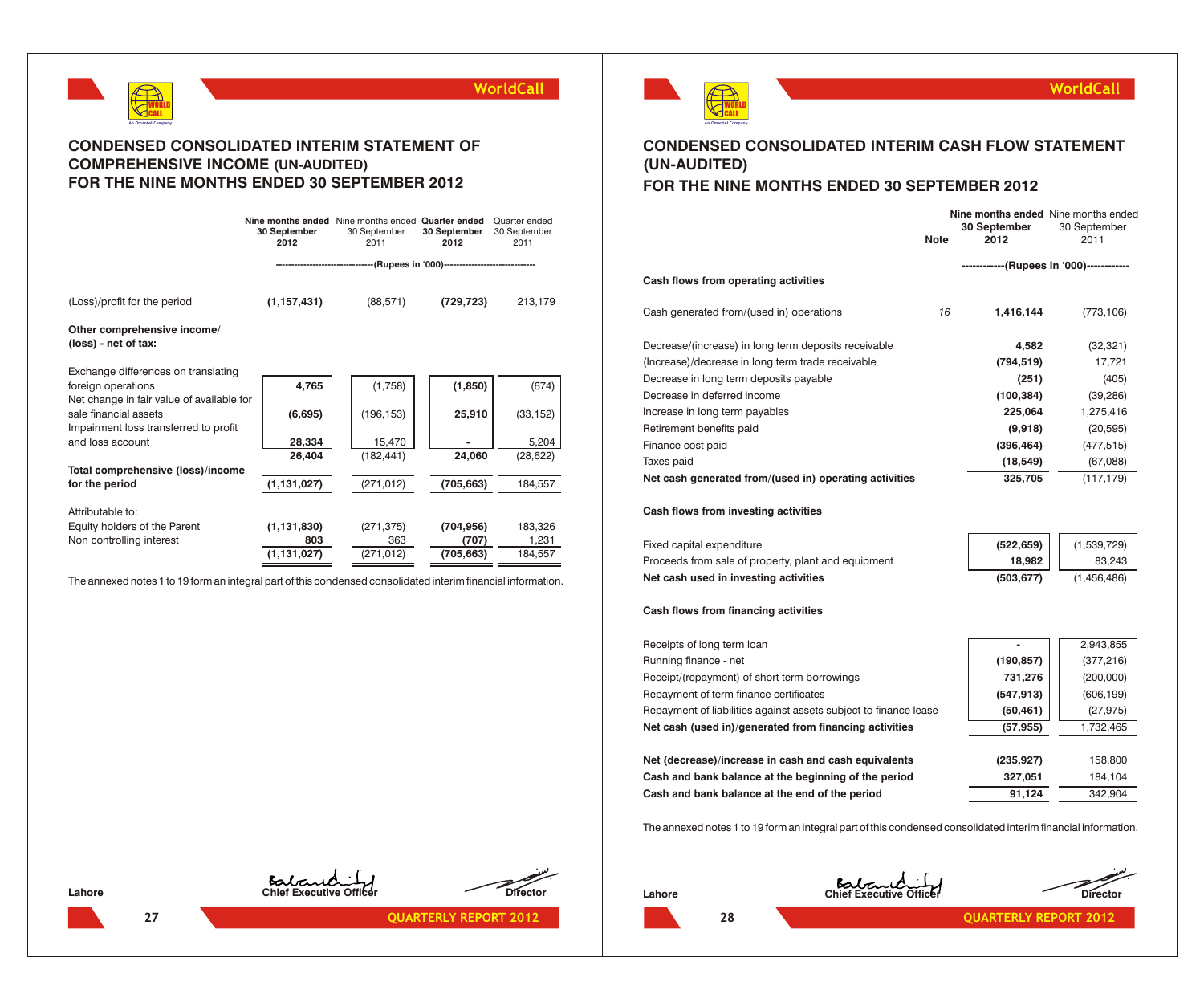CONDENSED CONSOLIDATED INTERIM STATEMENT OF CHANGES IN EQUITY (UN-AUDITED)<br>FOR THE NINE MONTHS ENDED 30 SEPTEMBER 2012 **CONDENSED CONSOLIDATED INTERIM STATEMENT OF CHANGES IN EQUITY (UN-AUDITED) FOR THE NINE MONTHS ENDED 30 SEPTEMBER 2012** **A n O m a n**

of the Com

holders

equity  $\overline{5}$ 

Attributable 1

|    |                                                                                                                         |                       |                  | Attributable to equity holders of the Company                                      |                 |                                                            |                        |                      |                                |                      |         |
|----|-------------------------------------------------------------------------------------------------------------------------|-----------------------|------------------|------------------------------------------------------------------------------------|-----------------|------------------------------------------------------------|------------------------|----------------------|--------------------------------|----------------------|---------|
| 29 |                                                                                                                         | Share<br>capital<br>l | premium<br>Share | available for sale translation<br>Fair value reserve- Currency<br>financial assets | reserve         | --- (Rupes in 000) ---<br>Accumulated<br>profit/<br>(loss) | Revaluation<br>reserve | Total<br>Sub         | controlling<br>interest<br>Non | Total                |         |
|    | Balance as at 31 December 2010                                                                                          | 8,605,716             | 837,335          | (72,548)                                                                           | (4,910)         | 517,415                                                    | 338,360                | 10,221,368           | (3,578)                        | 10,217,790           |         |
|    | Total comprehensive (loss)/income for the period<br>Transfer to surplus on revaluation                                  |                       |                  | (180, 683)                                                                         | (1,242)         | (89,450)<br>(5,090)                                        | 5,090                  | (271, 375)           | 363                            | (271, 012)           |         |
|    | Total comprehensive income/(loss) for the period<br>Balance as at 30 September 20<br>Transfer to surplus on revaluation | 8,605,716             | 837,335          | (253, 231)<br>11,208                                                               | (6, 152)<br>284 | 422,875<br>205<br>381,161                                  | (205)<br>343,450       | 9,949,993<br>392,653 | (154)<br>(3,215)               | 9,946,778<br>392,499 |         |
|    | Balance as at 31 December 2011                                                                                          | 8,605,716             | 837,335          | (242, 023)                                                                         | (5,868)         | 804,241                                                    | 343,245                | 10,342,646           | (3,369)                        | 10,339,277           |         |
|    | Total comprehensive income/(loss) for the period<br>Transfer to surplus on revaluation                                  |                       |                  | 21,639                                                                             | 3,366           | (1, 156, 835)<br>(5,090)                                   | 5,090                  | (1, 131, 830)        | 803                            | (1, 131, 027)        |         |
|    | Balance as at 30 September 2012                                                                                         | 8,605,716             | 837,335          | (220, 384)                                                                         | (2,502)         | (357, 684)                                                 | 348,335                | 9,210,816            | (2,566)                        | 9,208,250            |         |
|    | The annexed notes 1 to 19 form an integral part of this condensed consolidated interim financial information.           |                       |                  |                                                                                    |                 |                                                            |                        |                      |                                |                      | WorldCa |
|    |                                                                                                                         |                       |                  | estant                                                                             |                 |                                                            |                        |                      |                                |                      |         |

## **NOTES TO THE CONDENSED CONSOLIDATED INTERIM FINANCIAL INFORMATION (UN-AUDITED) FOR THE NINE MONTHS ENDED 30 SEPTEMBER 2012**

- **1 Legal status and nature of business**
	- **1.1 The Group consists of:**

Worldcall Telecom Limited; and

Worldcall Telecommunications Lanka (Private) Limited

1.2 Worldcall Telecom Limited ("the Company") is a public limited company incorporated in Pakistan on 15 March 2001 under the Companies Ordinance, 1984 and its shares are quoted on Karachi and Lahore Stock Exchanges. The Company commenced its operations on 01 December 2004 and is engaged in providing Wireless Local Loop ("WLL") and Long Distance & International ("LDI") services in Pakistan, operation and maintenance of public payphones network and re-broadcasting international/national satellite/terrestrial wireless and cable television and radio signals as well as interactive communication and to establish, maintain and operate the licensed telephony services. The Company has been licensed by Pakistan Telecommunication Authority ("PTA") and Pakistan Electronic Media Regulatory Authority ("PEMRA") for these purposes. The registered office of the Company is situated at 67A, C-III, Gulberg III, Lahore. In the year ended 30 June 2008, 56.80% shares (488,839,429 ordinary shares) had been acquired by Oman Telecommunications Company SAOG ("the Parent Company"). **EXECUTE AND THE CONDENSED CONSOLIDATED INTERIM<br>
<b>EXECUTE AND THE CONDENSED CONSOLIDATED**<br> **THE NINE MONITHS ENDED 30 SEPTEMBER 2012**<br> **CHOM THE NINE MONITHS ENDED 30 SEPTEMBER 2012**<br> **CHOM THE NINE MONITHS ENDED 30 SEPTEM** 

Worldcall Telecommunications Lanka (Private) Limited ("the Subsidiary") was incorporated in Sri Lanka and is a joint venture with Hayleys Group to operate payphones. The principal activity of the Subsidiary is the operation and maintenance of a public payphones network. Payphones are installed at various shops/ commercial outlets. The Company holds 70.65% of voting securities in the Subsidiary. The Subsidiary has accumulated losses of Rs. 153.01 million as at balance sheet date and its current liabilities exceed its current assets by Rs. 60.73 million. The net loss for the current period after tax is Rs. 2.03 million. These factors raised substantial doubt that subsidiary will be able to continue as a going concern, hence the financial information of the subsidiary has not been prepared on going concern basis.

### **2 Basis of consolidation**

The consolidated interim financial information includes the financial information of the Company and its Subsidiary. The financial information of the Subsidiary has been consolidated on a line by line basis.

### **Subsidiary**

Subsidiary is an entity controlled by the Company. Control exists when the Company has the power, directly or indirectly, to govern the financial and operating policies of the entity so as to benefit from its activities. The financial information of the Subsidiary is included in the consolidated financial

**2012 QUARTERLY REPORT 2012** 





**WorldCall**

Vieg<br>Vieg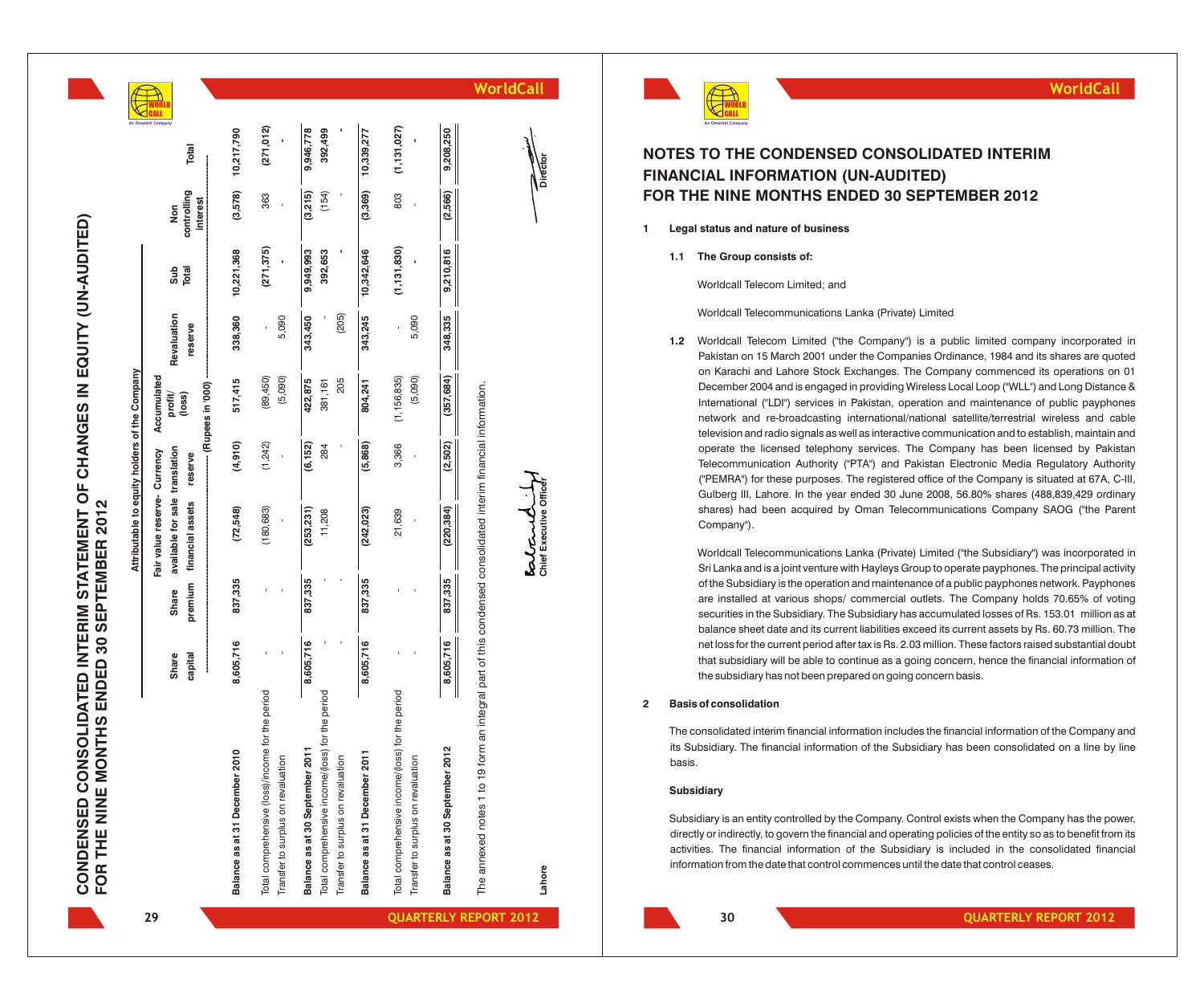

#### **Transactions eliminated on consolidation**

Intragroup balances and any other unrealized gains and losses or income and expenses arising from intragroup transactions, are eliminated in preparing the condensed consolidated financial information. Unrealized losses are eliminated in the same way as unrealized gains, but only to the extent that there is no evidence of impairment.

Non controlling interest is that part of net results of operations and of net assets of the Subsidiary attributable to interest which are not owned by the Group. Non controlling interest is presented separately in the consolidated financial information.

#### **3 Statement of compliance**

This condensed consolidated interim financial information for the period ended 30 September 2012 has been prepared in accordance with the requirements of the International Accounting Standard 34 - Interim Financial Reporting and provisions of and the directives issued under the Companies Ordinance, 1984. In case where requirements of Companies Ordinance, 1984 differ, the provisions of or directives issued under the Companies Ordinance, 1984 or directives issued by Securities and Exchange Commission of Pakistan ("SECP") have been followed. This condensed consolidated interim financial information does not include all the information and disclosures required in the annual consolidated financial statements and should be read in conjunction with the financial statements of the Group for the year ended 31 December 2011.

### **4 Significant accounting judgments and estimates**

The preparation of condensed consolidated interim financial information in conformity with approved accounting standards requires management to make judgments, estimates and assumptions that affect the application of accounting policies and reported amounts of assets and liabilities, income and expenses. The estimates, associated assumptions and judgments are based on historical experience and various other factors that are believed to be reasonable under the circumstances, the result of which form the basis of making the judgments about carrying values of assets and liabilities that are not readily apparent from other sources. Actual results may differ from these estimates. In preparing this condensed consolidated interim financial information, the significant judgments made by management in applying accounting policies and the key sources of estimation were the same as those that were applied to the financial statements for the year ended 31 December 2011.

### **5 Accounting policies**

Accounting policies adopted for preparation of this condensed interim financial information are same as those applied in the preparation of the audited financial statements of the Group for the year ended 31 December 2011 and stated therein, except for addition of the following:



|   | An Omantel Company                   | <b>Note</b> | 30 September<br>2012                | 31 December<br>2011 |
|---|--------------------------------------|-------------|-------------------------------------|---------------------|
| 6 | <b>Property, Plant and Equipment</b> |             | ----------(Rupees in '000)--------- |                     |
|   | Owned and leased assets:             |             |                                     |                     |
|   | Opening net book value               |             | 13,527,048                          | 12.795.044          |
|   | Additione during the period wear     | 61          | GGO OAK                             | 1.007.701           |

|     | Additions during the period/year        | 6.1 | 669.845    | 1,997,791   |
|-----|-----------------------------------------|-----|------------|-------------|
|     |                                         |     | 14,196,893 | 14,792,835  |
|     | Disposals for the period/year - NBV     | 6.2 | (16, 771)  | (24, 514)   |
|     | Adjustment during the period/year - NBV |     |            | (187)       |
|     | Depreciation for the period/year        |     | (916, 919) | (1,241,086) |
|     | Closing net book value                  | 6.3 | 13,263,203 | 13,527,048  |
| 6.1 | <b>Break-up of additions</b>            |     |            |             |
|     | Leasehold improvements                  |     | 3,562      | 5,983       |
|     | Plant and equipment                     |     | 625,539    | 1,767,386   |
|     | Office equipment                        |     | 902        | 6,437       |
|     | Computers                               |     | 35,792     | 61,561      |
|     | Furniture and fixtures                  |     | 300        | 280         |
|     | <b>Vehicles</b>                         |     | 3,750      | 155,569     |
|     | Lab and other equipment                 |     |            | 575         |
|     |                                         |     | 669,845    | 1,997,791   |
|     |                                         |     |            |             |

**WorldCall**

### **6.2 Break-up of disposals (at NBV)**

| Leasehold improvement  | (24)      | ۰         |
|------------------------|-----------|-----------|
| Plant and equipment    | -         | (5,537)   |
| Office equipment       | (40)      | (767)     |
| Computers              | (16,001)  | (290)     |
| Furniture and fixtures |           | (4)       |
| Vehicles               | (706)     | (17,916)  |
|                        | (16, 771) | (24, 514) |

**6.3** Property, plant and equipment includes equipment deployed in implementing the Universal Service Fund network which is subject to lien exercisable by Universal Service Fund Company ("USFC") in the event of failure by the Company to maintain service availability and quality specification.

|   |                                        |             | 30 September                        | 31 December |
|---|----------------------------------------|-------------|-------------------------------------|-------------|
|   |                                        | <b>Note</b> | 2012                                | 2011        |
| 7 | Intangible assets (at NBV)             |             | ----------(Rupees in '000)--------- |             |
|   | Licenses                               |             | 1,774,768                           | 1,893,173   |
|   | Patents and copyrights                 |             | $\overline{\phantom{0}}$            | 125         |
|   | Indefeasible right of use - Media cost | 7.1         | 697,636                             | 736,836     |
|   | Software                               |             | 14,249                              |             |
|   | Goodwill                               | 7.2         | 2,553,494                           | 2.553.494   |
|   |                                        |             | 5,040,147                           | 5,183,628   |
|   |                                        |             |                                     |             |

**7.1** During the last year the Company has acquired an indefeasible right of use in respect of capacity procured from Multinet Pakistan (Pvt) Limited for the period of 15 years.

**7.2** Goodwill represents the difference between the cost of the acquisition (fair value of consideration paid) and the fair value of the net identifiable assets acquired at the time of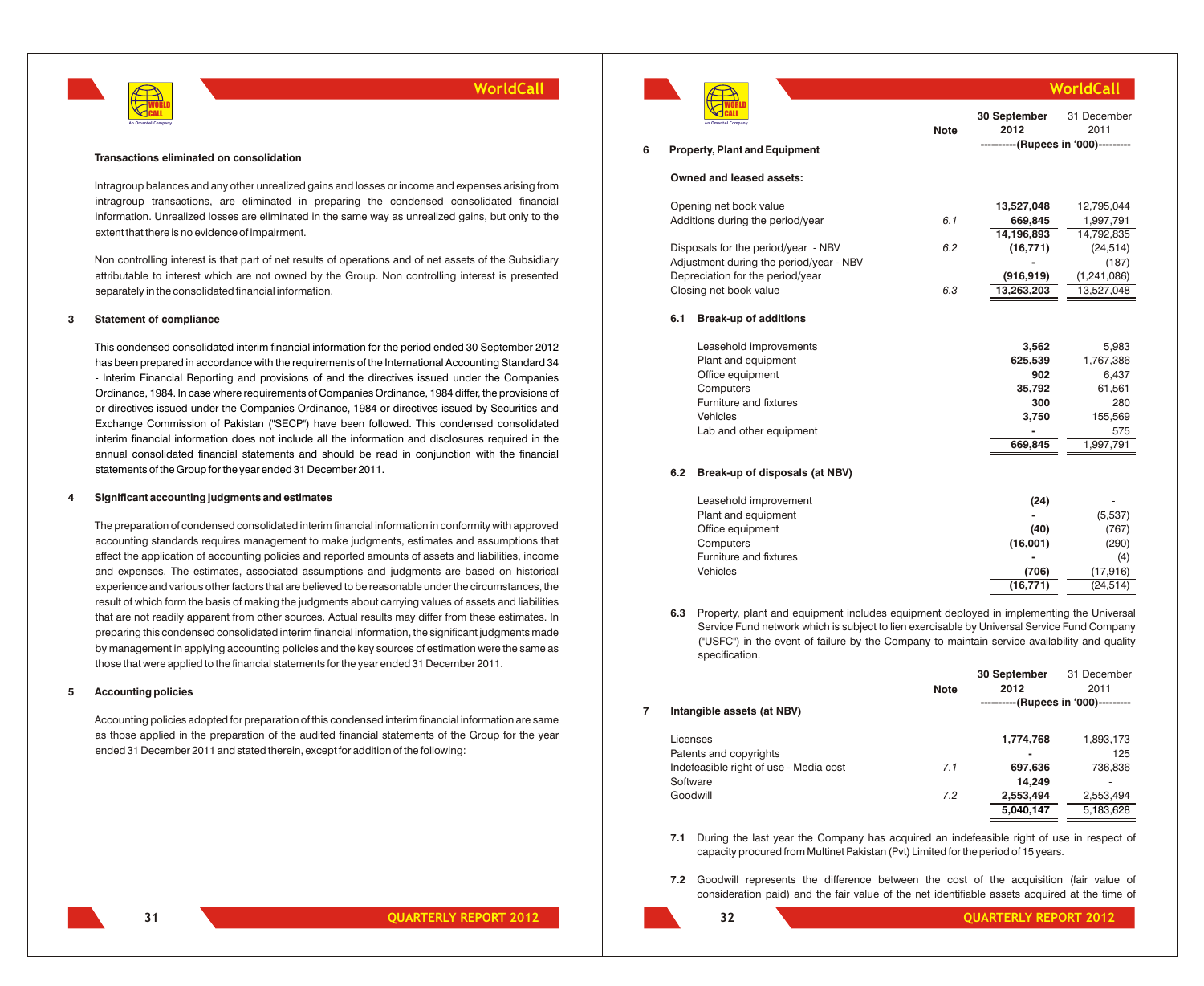

merger of Worldcall Telecom Limited with Worldcall Communications Limited, Worldcall Multimedia Limited and Worldcall Broadband Limited.

The Company assessed the recoverable amount of Goodwill at 30 September 2012 and determined that as of this date, there is no indication of impairment of Goodwill. The recoverable amount was calculated on the basis of five year financial business plan which assumes cash inflows of USD 70 million from investing and financing activities. As assumed in the five year financial plan, the Company during last year obtained a long term loan facility of USD 35 million. The management has considered the delays in the inflows of second tranche of USD 35 million due to delay in regulatory approval and is of the opinion that it will not have a significant impact on the recoverable amount of Goodwill.

The business plan also includes a comprehensive analysis of the existing operational deployments of the Company along with strategic direction of future investments and business growth. Discount rate of 16% was used for the calculation of net present value of future cash flows. The cash flows beyond the five years period have been extrapolated using a steady 5% growth rate which is consistent with the long-term average growth rate for the industry, whereas for impairment calculation no growth is considered in cash flows beyond five years as per International Accounting Standard 36-Impairment of Assets.

### **8 Long term trade receivable**

This represents receivable from the sale of Optical Fiber Cable stated at amortized cost by using the discount rate of 16%. This amount is receivable from Pakistan Mobile Communications (Private) Limited over a period of five years and from Getronics Pakistan (Private) Limited over a period of 20 years.

### **9 Non current assets and liabilities classified as held for sale**

The Group's foreign subsidiary namely Worldcall Telecommunications Lanka (Private) Limited has been suffering losses since last many years as the demand for payphones in Sri Lanka has greatly diminished. Keeping in view the Sri Lankan market conditions and negative equity of the subsidiary, the management decided and approved the winding up of the subsidiary. Long term investment in subsidiary has been classified as discontinued operations.

Following are the results for the period ending 30 September 2011 and the comparative period of discontinued operations.

|                                           |                | Nine months ended Nine months ended          |
|-------------------------------------------|----------------|----------------------------------------------|
|                                           | 30 September   | 30 September                                 |
|                                           | 2012           | 2011<br>---------- (Rupees in '000)--------- |
| <b>Results of discontinued operations</b> |                |                                              |
| Revenue                                   | $\blacksquare$ | 1.237                                        |
| <b>Expenses</b>                           | (2,078)        | (7, 801)                                     |
| Results from operating activities         | (2,078)        | (6, 564)                                     |
| Finance cost                              | (2)            | (64)                                         |
| Other income                              | 46             | 9,622                                        |
| Loss for the period                       | (2,034)        | 2,994                                        |

### **Cash flow generated from/(used in) discontinued operations**

| Net cash used in operating activities          | (2,988) | (7.860) |
|------------------------------------------------|---------|---------|
| Net cash used in investing activities          | -       | (60)    |
| Net cash generated from financing activities   | 3.005   | 8.561   |
| Net cash generated from discontinued operation | 17      | 641     |

*QUARTERLY REPORT 2012* 



**Assets**

**Liabilities**

### **Assets and liabilities classified as held for sale** Cash and bank **40** 23 **40** 23 Trade and other payables **1,098** 7,271 Income tax payable **7 7 7 7 1,105** 7,278 **10 Short term borrowings** Habib Bank Limited *10.1* **708,000** - --<br>--(Rupees in '000) **Nine months ended** Nine months ended **30 September 2012** 30 September 2011 **30 September 2012** 31 December 2011 --(Rupees in '000)--**WorldCall**

| <b>KASB Bank Limited</b>                                                                             | 10.2 | 57.500         |         |
|------------------------------------------------------------------------------------------------------|------|----------------|---------|
| Soneri Bank Limited                                                                                  | 10.3 | 68.546         | 15.908  |
| <b>Allied Bank Limited</b>                                                                           |      | $\blacksquare$ | 102.595 |
| Standard Chartered Bank (Pakistan) Limited                                                           | 10.4 | 15.733         |         |
|                                                                                                      |      | 849,779        | 118.503 |
| This represents a bridge leap fooility of Do. 709 million from Hobib Papk Limited ("HPL") to<br>10 1 |      |                |         |

- **10.1** This represents a bridge loan facility of Rs. 708 million from Habib Bank Limited ("HBL") to bridge Convertible Preference Shares to be issued by the Company valuing USD 35 million. The said facility is repayable over a period of 90 days having mark up of 3 month KIBOR  $+$ 3.50% per annum. Facility is completely secured under joint pari passu hypothecation agreement for present and future fixed and current assets of the Company amounting to Rs. 1,015.67 million . Moreover a deposit of USD 8 million has been placed by the Oman Telecommunication Company SAOG with HBL Offshore Banking Unit, Bahrain.
- **10.2** It represents short term demand finance facility repayable over a period of six months having mark up of 6 month KIBOR + 2.50% per annum. Facility is secured against pledge of shares with 30% margin and joint pari passu hypothecation agreement with 25% security margin.
- **10.3** This facility is repayable in four months having mark up of 6 month KIBOR + 4.00% per annum. It is secured through joint pari passu hypothecation agreement with 25% margin.
- **10.4** It carries markup of 19% 24% per annum and is secured by hypothecation charge on assets and lien over import documents.

| 11<br>Term Finance Certificates - secured | 2012<br>----------(Rupees in '000)--------- | 2011        |
|-------------------------------------------|---------------------------------------------|-------------|
| Term Finance Certificates - III           | 1,643,735                                   | 2,191,648   |
| Less: Initial transaction cost            | (53,994)                                    | (53,994)    |
|                                           | 1,589,741                                   | 2,137,654   |
| Amortization of transaction cost          | 47,602                                      | 39,384      |
|                                           | 1,637,343                                   | 2,177,038   |
| Less: Current maturity                    | (1,095,823)                                 | (1,095,825) |
|                                           | 541,520                                     | 1,081,213   |

Term Finance Certificates have a face value of Rs. 5,000 per certificate.

**34 QUARTERLY REPORT 2012**

**30 September** 31 December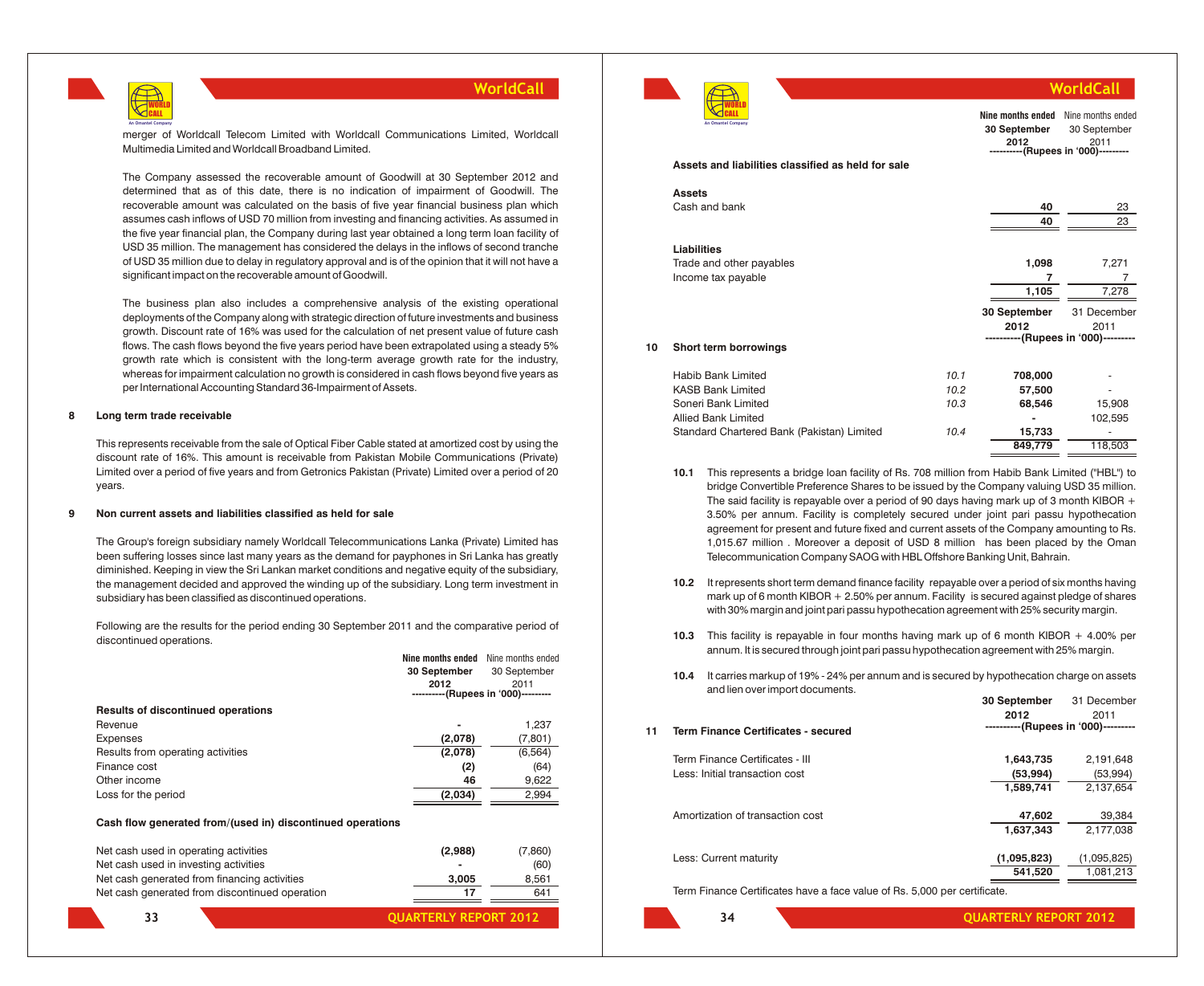**12 Long term loan** Receipt **2,943,855** 2,943,855 Less: Initial transaction cost **(42,668)** (42,668) **2,901,187** 2,901,187 Add: Amortization of transaction cost **9,143 4**,572<br>**2.910.330 2.905.759 2,910,330** 2,905,759 Add: Exchange loss **323,295** 154,245 **3,233,625** 3,060,004 Less: Current maturity **(326,715)** - **(326,715)** - **(326,715)** - **(326,715)** - **(326,715)** - **(3.906,910)** - **(3.906,910)** - **(3.906,910)** - **(3.906,910)** - **(3.906,910)** - **(3.906,910)** - **(3.906)** - **(3.906)** - **(3.906) 2,906,910** 3,060,004 **30 September** 31 December **2011** 2010 **----------(Rupees in '000)--------- Note WorldCall** WORLD CALL **An Omantel Company**

This represents foreign currency syndicated loan facility amounting to USD 35 million from Askari Bank Limited Offshore Banking Unit, Bahrain, lead arranger for the transaction is Askari Bank Limited. This loan is repayable in 20 equal quarterly instalments, with 2 years grace period, commencing 06 June 2013. Profit is charged at three months average LIBOR plus 1.75% per annum and monitoring fee at 1.2% per annum. To secure the facility, an unconditional, irrevocable, first demand stand-by letter of credit has been issued by National Bank of Oman favouring Askari Bank Limited against the corporate guarantee of Oman Telecommunication Company SAOG. This arrangement shall remain effective until all obligations under the facility are settled.

### **13 Deferred income**

It represents the amount received against contracts valuing Rs. 786 million and Rs. 487 million for the deployment of network in Multan Telecom Region-I and Gujranwala Telecom Region respectively awarded by USF, a company established for the purpose of increasing teledensity in Pakistan.

|    |                                                 | 30 September                        | 31 December |
|----|-------------------------------------------------|-------------------------------------|-------------|
|    |                                                 | 2011                                | 2010        |
|    |                                                 | ----------(Rupees in '000)--------- |             |
| 14 | Long term payables                              |                                     |             |
|    | Payable to Pakistan Telecommunication Authority | 1,536,802                           | 545.955     |
|    | Payable to Multinet Pakistan (Private) Limited  | 112.972                             | 173,863     |
|    | <b>Suppliers</b>                                | 403.404                             | 774,802     |
|    |                                                 | 2,053,178                           | 1.494.620   |
| -- | Osatlanea des said seminturents. The Osamenai   |                                     |             |

### **15 Contingencies and commitments - The Company**

### **Contingencies**

### **15.1 Billing disputes with PTCL**

- **15.1.1** There is a dispute of Rs. 72.64 million (31 December 2011: Rs 72.64 million) with PTCL of non revenue time of prepaid calling cards and Rs. 48.51 million (31 December 2011: Rs 38.84 million) for excess minutes billed on account of interconnect and settlement charges. The management is hopeful that matter will be decided in favour of the Company.
- **15.1.2** PTCL has charged the Company excess Domestic Private Lease Circuits ("DPLC") and other media charges amounting to Rs. 177.1 million (31 December 2011: Rs.168.8 million) on account of difference in rates, distances and date of activations. The Company has deposited



**25 QUARTERLY REPORT 2012** 



Rs. 40 million (31 December 2011: Rs. 40 million) in Escrow Account on account of dispute of charging of bandwidth charges from the date of activation of Digital Interface Units ("DIUs") for commercial operation and in proportion to activation of DIUs related to each DPLC link and excess charging in respect of Karachi-Rawalpindi link which was never activated. The management is hopeful that matter will be decided in favour of the Company.

**WorldCall**

### **15.2 Disputes with Pakistan Telecommunication Authority (PTA)**

- **15.2.1** There is a dispute with PTA on roll out of Company's 479 MHz and 3.5 GHz frequency bands licenses for allegedly not completing roll out within prescribed time. The dispute is pending adjudication at PTA. The Company is hopeful that the issue will be favorably resolved at the level of PTA in as much as the Company has now started it roll out plan.
- **15.2.2** There is a dispute with PTA on payment of R&D Fund contribution amounting to Rs. 5.65 million (31 December 2011: Rs. 11.3 million). The legal validity of this fund is under challenge before the Honourable Supreme Court of Pakistan. The Company is hopeful of a favourable decision.
- **15.2.3** There is a dispute with PTA on payment of contribution of APC for USF amounting to Rs. 491 million (31 December 2011: Rs. 491 million). Out of this amount, Rs. 394 million has been deposited with PTA in relation to the period prior to the valid formation of USF fund by the Federal Government. The matter is pending adjudication before the Honorable Supreme Court of Pakistan. The Company is hopeful of a favorable decision.

### **15.3 Taxation issues**

- **15.3.1** Income Tax Return for the tax year ended 30 June 2006 was filed under the self assessment scheme. Subsequently, the case was reopened by invoking the provisions of section 122 (5A). Additions were made on account of brought forward losses, gratuity and goodwill of Rs. 773 million. The appeal of the Company is pending in Income Tax Appellate Tribunal Lahore. The management is hopeful that the matter will be decided in favour of the Company.
- **15.3.2** Income Tax Returns for the tax year ended 30 June 2003 were filed under the self assessment scheme of Worldcall Communications Limited, Worldcall Multimedia Limited, Worldcall Broadband Limited and Worldcall Phonecards Limited, now merged into the Company. The Company has received orders under section 122(5A) against the said returns filed under self assessment on 02 January 2009. As per Orders, the Income Tax Department intends to amend the returns on certain issues such as depreciation, turnover tax adjustment, gratuity provision, share premium, allocation of expenses to capital gain, mark up from associates and share deposit money amounting to Rs. 29.9 million. An appeal has been filed by the Company against the orders before the Commissioner of Income Tax (Appeals). Commissioner of Income Tax (Appeals) has restored the original assessment order U/S 177 dated 17 May 2005 for Worldcall Broadband Limited. Remaining appeals were also decided and a partial relief was given by CIT (Appeals), while being aggrieved, the Company has filed appeals in Income Tax Appellate Tribunal Lahore. Based on legal advice, the management is hopeful that matter will be decided in favour of the Company.
- **15.3.3** There is a dispute with sales tax authorities for payment of Rs.167 million claimed and obtained as sales tax refund in the year 2006 by the Company. The matter is presently being adjudicated by the Honorable Lahore High Court Lahore. An injunction currently holds field which precludes recovery from the Company. The Company has paid 20% of principal amount to date to the department against the said dispute. Moreover, this is an industrial issue and in case companies of other jurisdiction the Inland Revenue Tribunal has dismissed the case of sales tax authorities. It is therefore, the Company is hopeful of a favorable decision.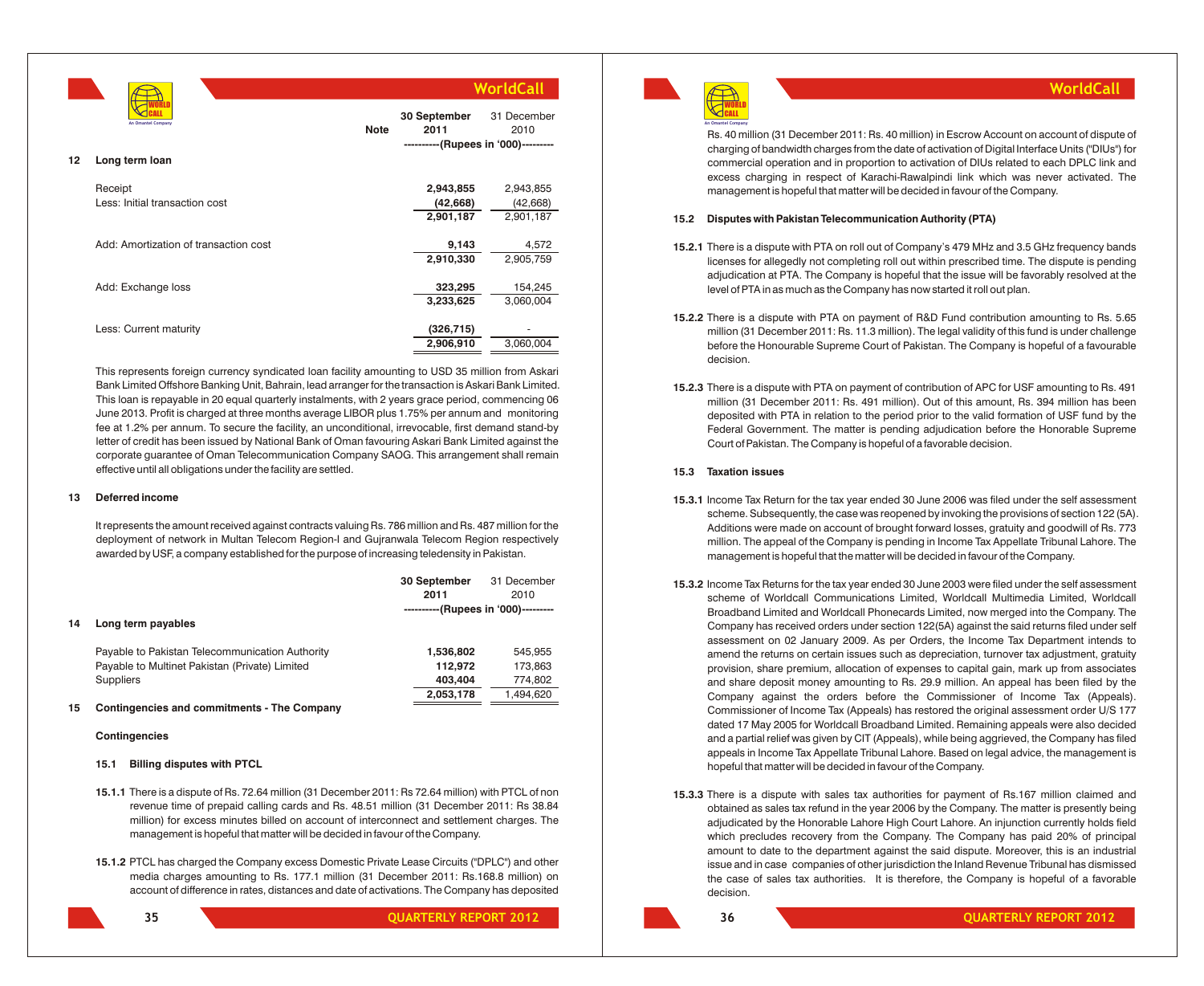

**15.3.4** The department of Inland Revenue, Sales Tax, LTU has issued a show cause notice under section 11(2) and 36(1) of the Sales Tax Act 1990 demanding Rs. 223.32 million allegedly claimed wrongly as input tax during the period 2005 to 2009 on LDI services. It is the case of the department that LDI services are exempt under Federal Excise Act therefore input tax cannot be claimed for exempt services. Based on legal advice Company is hopeful of a favorable decision.

### **15.4 Others**

**15.4.1** Samsung claimed an amount of Rs.132.6 million (USD 1.4 million) against its receivables under a certain settlement and services agreement. However, the Company denies the claim on the basis that Samsung failed to fulfil its obligations and did not provide services for which Company reserves the right to initiate appropriate proceedings against Samsung. Based on the legal advice, Company is hopeful that matter will be resolved in its favour.

|    |                     |                                                        | 30 September<br>2012 | 31 December<br>2011                                                                                       |
|----|---------------------|--------------------------------------------------------|----------------------|-----------------------------------------------------------------------------------------------------------|
|    |                     |                                                        |                      | ----------(Rupees in '000)---------                                                                       |
|    | <b>Commitments</b>  |                                                        |                      |                                                                                                           |
|    | 15.5                | Outstanding guarantees                                 | 1,212,623            | 963,482                                                                                                   |
|    | 15.6                | Commitments in respect of capital expenditure          | 2,044,866            | 2,185,760                                                                                                 |
|    | 15.7                | Outstanding letters of credit                          | 37,880               | 55,697                                                                                                    |
|    |                     |                                                        | 30 September<br>2012 | <b>Nine months ended</b> Nine months ended<br>30 September<br>2011<br>----------(Rupees in '000)--------- |
| 16 |                     | Cash generated from/(used in) operations               |                      |                                                                                                           |
|    |                     | Loss before taxation                                   | (1,844,662)          | (274, 384)                                                                                                |
|    |                     | Adjustment for non-cash charges and other items:       |                      |                                                                                                           |
|    |                     | Depreciation                                           | 916,919              | 1,057,668                                                                                                 |
|    |                     | Amortization of intangible assets                      | 144,298              | 115,384                                                                                                   |
|    |                     | Amortization of transaction cost                       | 12,790               | 12,306                                                                                                    |
|    | Discounting charges |                                                        | 606,423              | 12,942                                                                                                    |
|    |                     | Amortization of receivables                            | (11, 565)            | (2,953)                                                                                                   |
|    |                     | Provision for doubtful receivables                     | 219,721              | 84,376                                                                                                    |
|    |                     | Provision for stores and spares                        | 12,000               | 6,000                                                                                                     |
|    |                     | Impairment loss on available for sale financial assets | 28,334               | 15,470                                                                                                    |
|    |                     | Gain on remeasurement of liabilities                   |                      | (360, 186)                                                                                                |
|    |                     | Exchange loss on foreign currency loan                 | 169,050              | 71,445                                                                                                    |
|    |                     | Gain on sale of property, plant and equipment          | (2, 211)             | (60, 978)                                                                                                 |
|    |                     | Exchange translation difference                        | 6,087                | (1,242)                                                                                                   |
|    |                     | Retirement benefits                                    | 64,216               | 69,339                                                                                                    |
|    |                     | Finance cost                                           | 428,016              | 505,905                                                                                                   |
|    |                     | Profit before working capital changes                  | 749,416              | 1,251,092                                                                                                 |



### **WorldCall**

**----------(Rupees in '000)---------** 2011 **Nine months ended** Nine months ended **30 September** 30 September **2012**

#### **Effect on cash flow due to working capital changes:**

| (Increase)/decrease in the current assets  |            |               |
|--------------------------------------------|------------|---------------|
| Stores and spares                          | 2,806      | (70, 163)     |
| Stock in trade                             | 5,159      | (2,872)       |
| Trade debts                                | (547, 029) | (1, 188, 844) |
| Loans and advances                         | (306, 728) | (641, 350)    |
| Deposits and prepayments                   | (66, 231)  | 22,425        |
| Other receivables                          | 11,546     | 146,918       |
| Increase/(decrease) in current liabilities |            |               |
| Trade and other payables                   | 1,567,205  | (290, 312)    |
|                                            | 666,728    | (2,024,198)   |
|                                            |            |               |
|                                            | 1.416.144  | (773.106)     |

### **17 Related party transactions**

The related parties comprise of shareholders, foreign subsidiary, local associated companies, related group companies, directors of the Company, companies where directors also hold directorship and key management personnel. Significant transactions with related parties are as follows:

|                                                                                                 |                                         | Nine months ended | Nine months ended                   |
|-------------------------------------------------------------------------------------------------|-----------------------------------------|-------------------|-------------------------------------|
|                                                                                                 |                                         | 30 September      | 30 September                        |
|                                                                                                 |                                         | 2012              | 2011                                |
|                                                                                                 |                                         |                   | ----------(Rupees in '000)--------- |
| <b>Relationship with</b><br>the Company                                                         | <b>Nature of transactions</b>           |                   |                                     |
| Parent Company                                                                                  | Purchase of goods and services          | 470,538           | 192,841                             |
|                                                                                                 | Sale of goods and services              | 49,661            | 134.177                             |
| Other related parties                                                                           | Purchase of goods and services          | 6,876             | 12,332                              |
|                                                                                                 | Purchase of property                    |                   | 21.000                              |
|                                                                                                 | Sale of goods and services              | 773               | 560                                 |
| Key management<br>personnel                                                                     | Salaries and other employee<br>benefits | 85,886            | 86,132                              |
| All transactions with related parties have been carried out on commercial terms and conditions. |                                         |                   |                                     |

|                                 | 30 September<br>2012                | 31 December<br>2011 |
|---------------------------------|-------------------------------------|---------------------|
|                                 | ----------(Rupees in '000)--------- |                     |
| <b>Period end balances</b>      |                                     |                     |
| Receivable from related parties | 228,820                             | 232.281             |
| Payable to related parties      | 2,039,557                           | 1.487.304           |

These are in normal course of business and are interest free.

**COUNTERLY REPORT 2012**